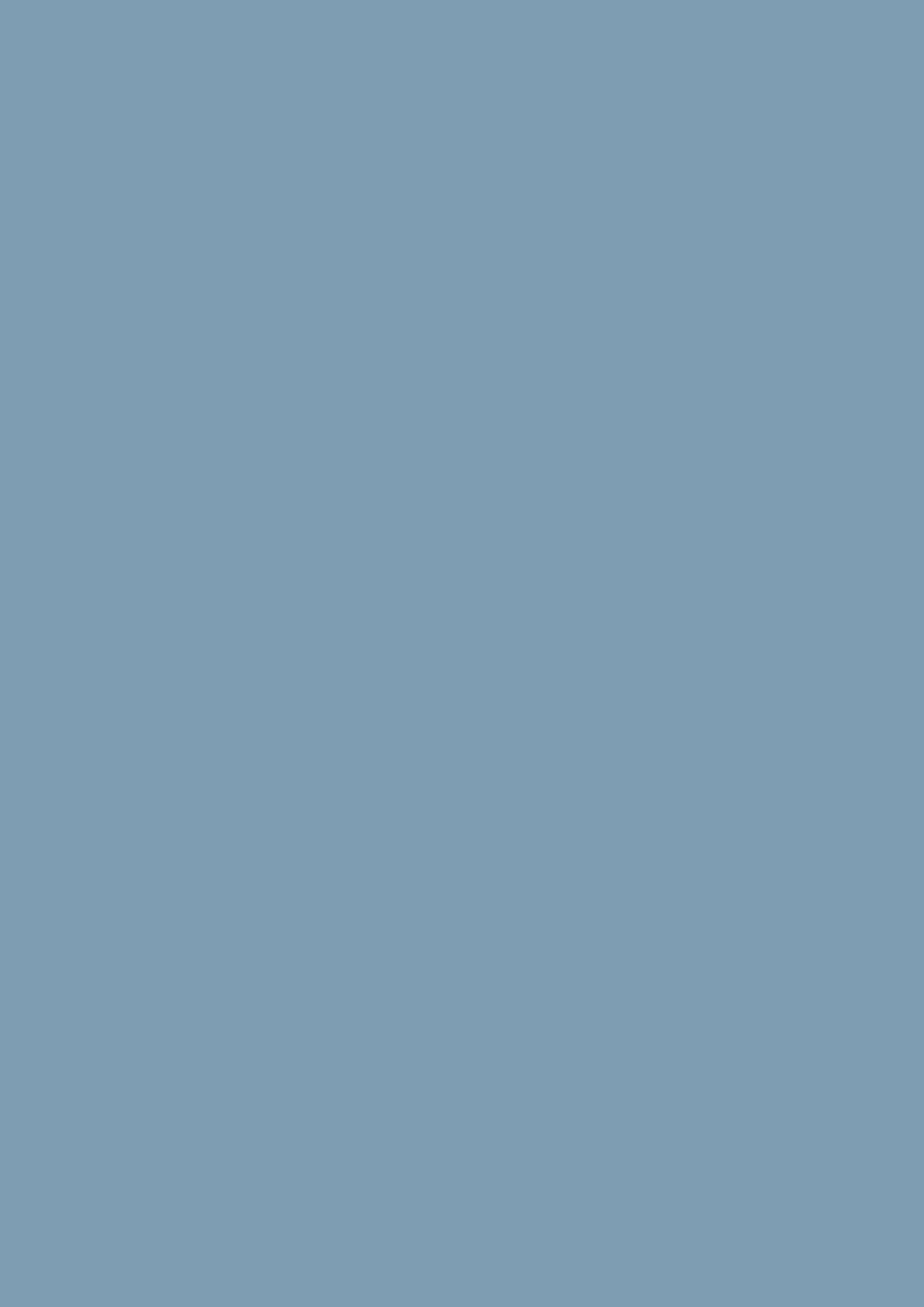

FOREWORD by the Co-Chairs of the Consultative Group on the Past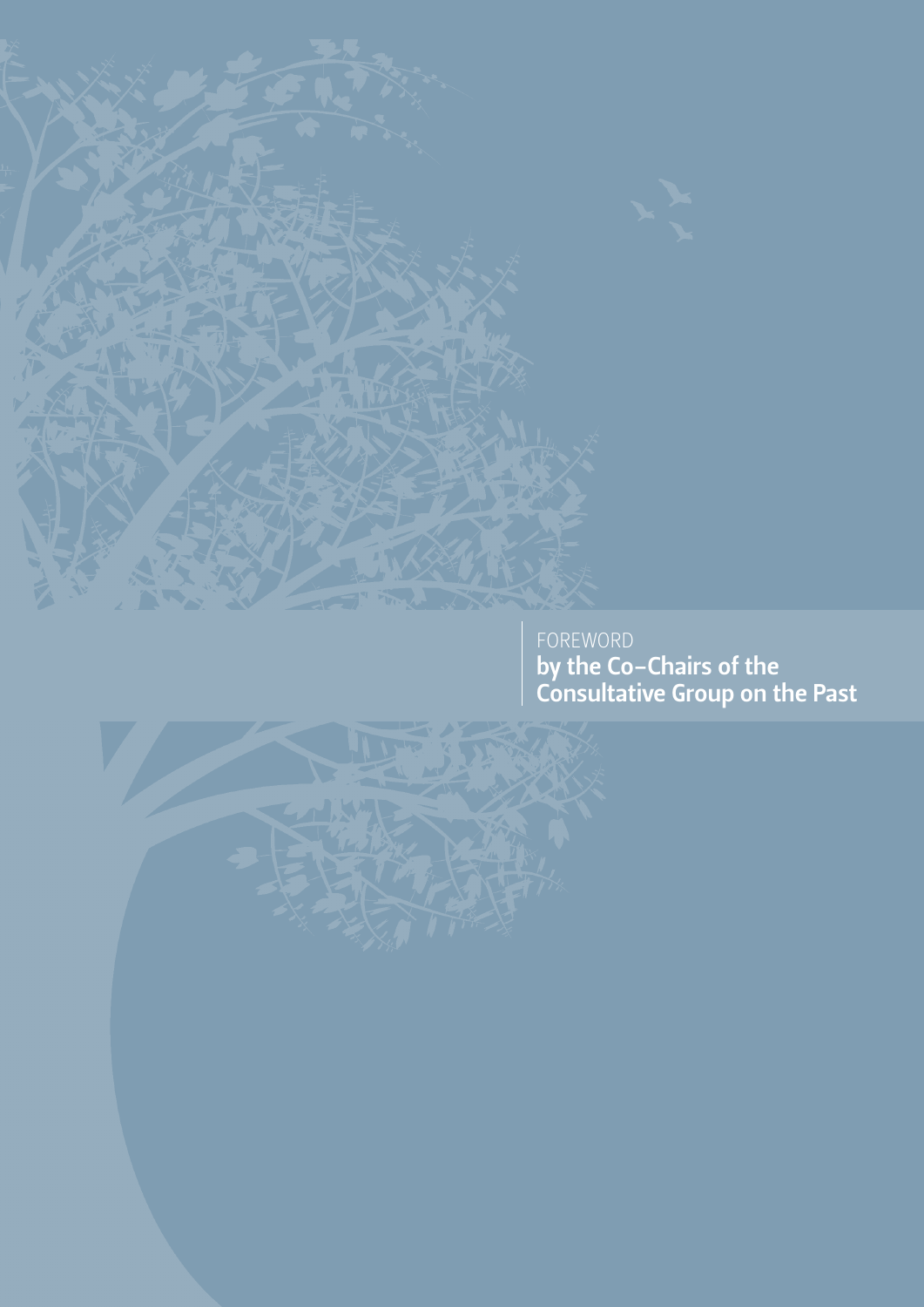## FOREWORD | by the Co-Chairs of the Consultative Group on the Past

The Consultative Group on the Past was established to find a way forward out of the shadows of the past. The goal was to enable our society to do this together and this was to be achieved through the widest possible consultation. This engagement had to be voluntary which led to fears that only a few would actually engage with us.

However, the Group was overwhelmed with the level of engagement from across our society. The response underlined the immense amount of work that had already been done to create a society truly at peace with its past. However, it also highlighted the depth of hurt and suspicion that still exists in every part of our society.

Northern Ireland has made tremendous progress out of the dark days of the violence towards peace and stable Government. But it became clear to us that finding a better way of dealing with the past would help cement that progress. To take now the final steps out of conflict will be difficult for many. However, the divisions that led to the conflict in the first place are all too present and only by honestly addressing the past can we truly deal with it and then leave it in the past.

This report has been guided and shaped by those who gave up their time and shared their ideas on what would work best in our society. This report belongs to those people and to the wider society they represent. One of the key contributions this Group has been able to make was to bring together the work and visions already developed by many organisations and individuals.

In the months ahead there will be much debate and discussion on the recommendations the Group has put forward. Debate and discussion are healthy for any society emerging from years of violence and conflict.

The Group has endeavored to remain true to what has been said during the consultation. It will now be up to the Governments and the Executive to work with all of society to make the recommendations and vision of this report a reality.

Nuc. HATEQues

Robin Eames **No. 2018 Constant Constant Constant Constant Constant Constant Constant Constant Constant Constant Constant Constant Constant Constant Constant Constant Constant Constant Constant Constant Constant Constant** 

DemoGrad leg.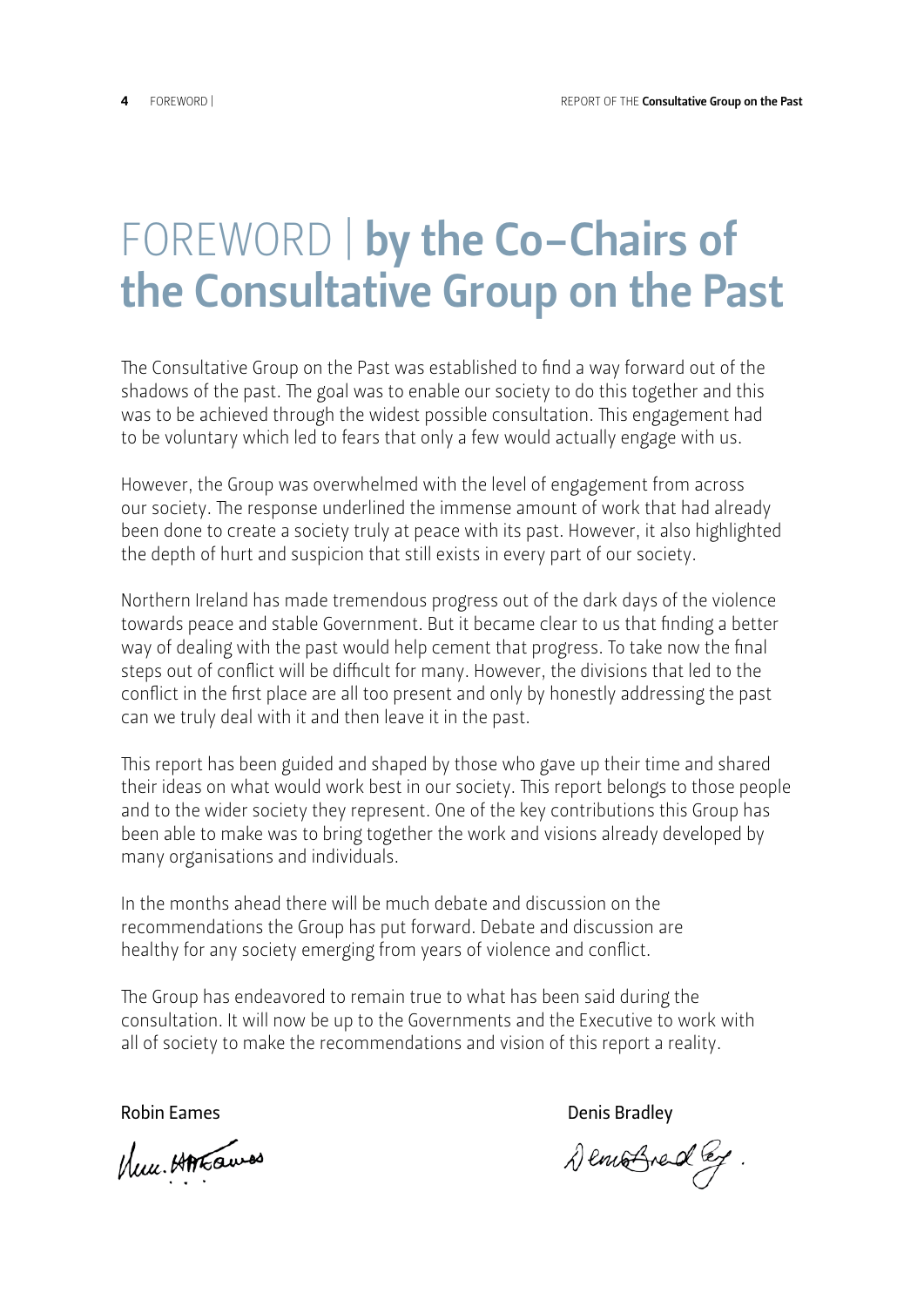

SUMMARY of Main Recommendations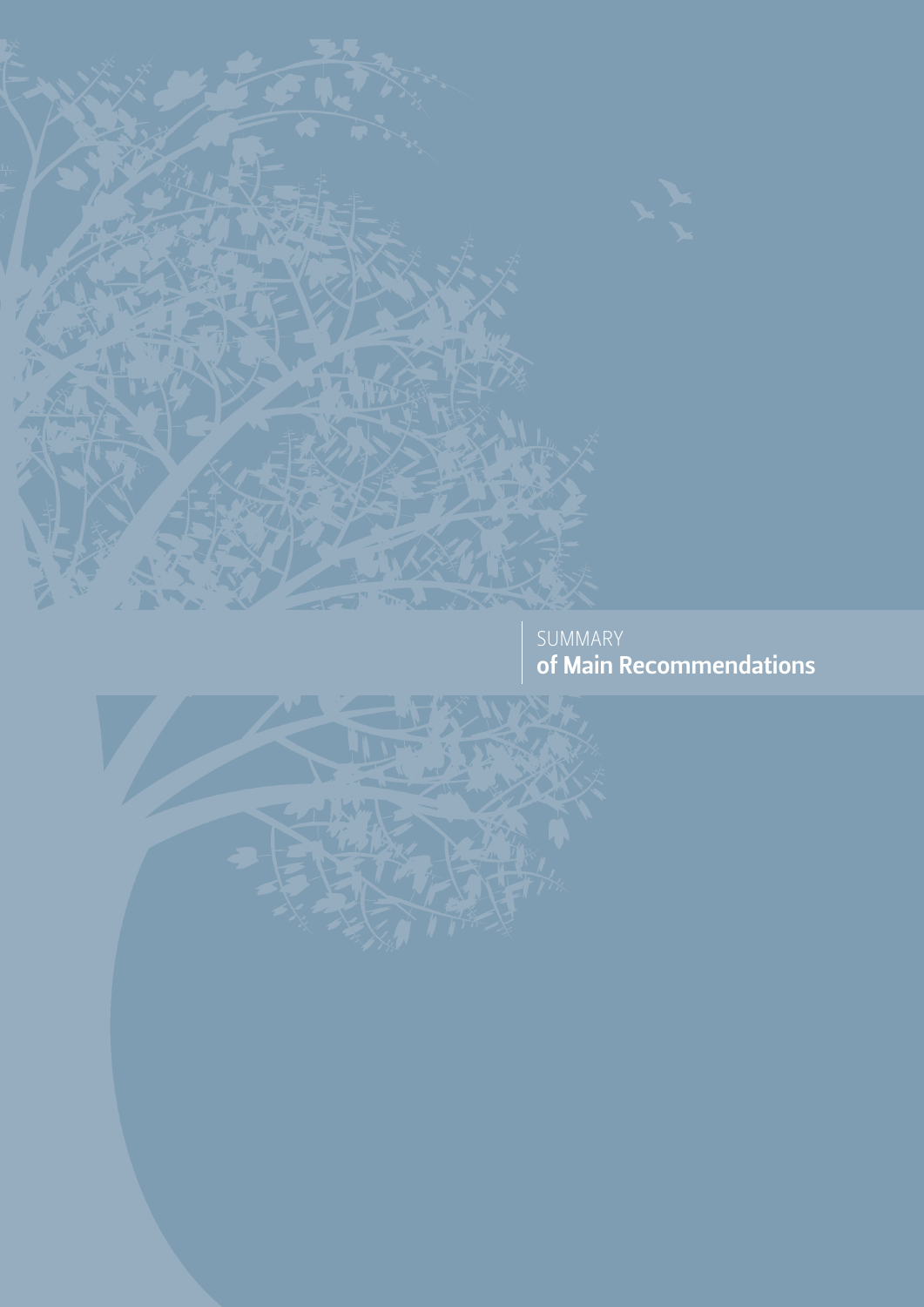## SUMMARY | of Main Recommendations

#### The Legacy of the Past and Reconciliation

- n An independent Legacy Commission should be established to deal with the legacy of the past by combining processes of reconciliation, justice and information recovery. It would have the overarching objective of promoting peace and stability in Northern Ireland.
- n A Reconciliation Forum should be established through which the Legacy Commission and the Commission for Victims and Survivors for Northern Ireland (CVSNI) would liaise to tackle certain society issues relating to the conflict.
- $\blacksquare$  The Legacy Commission should be given a bursary of £100m to tackle these society issues.

#### Victims and Survivors

- $\blacksquare$  The suffering of families from Northern Ireland and Great Britain should be recognised. The nearest relative of someone who died as a result of the conflict in and about Northern Ireland, from January 1966, should receive a one-off ex-gratia recognition payment of £12,000.
- $\blacksquare$  The CVSNI should take account of, and address in their work programme, the present and future needs and concerns of victims and survivors, devoting attention to provision of services, funding, healthcare needs and compensation.
- $\blacksquare$  The Reconciliation Forum would also have a mandate to promote the improvement of services for healthcare issues attributable to the conflict, such as trauma, suicide and addiction.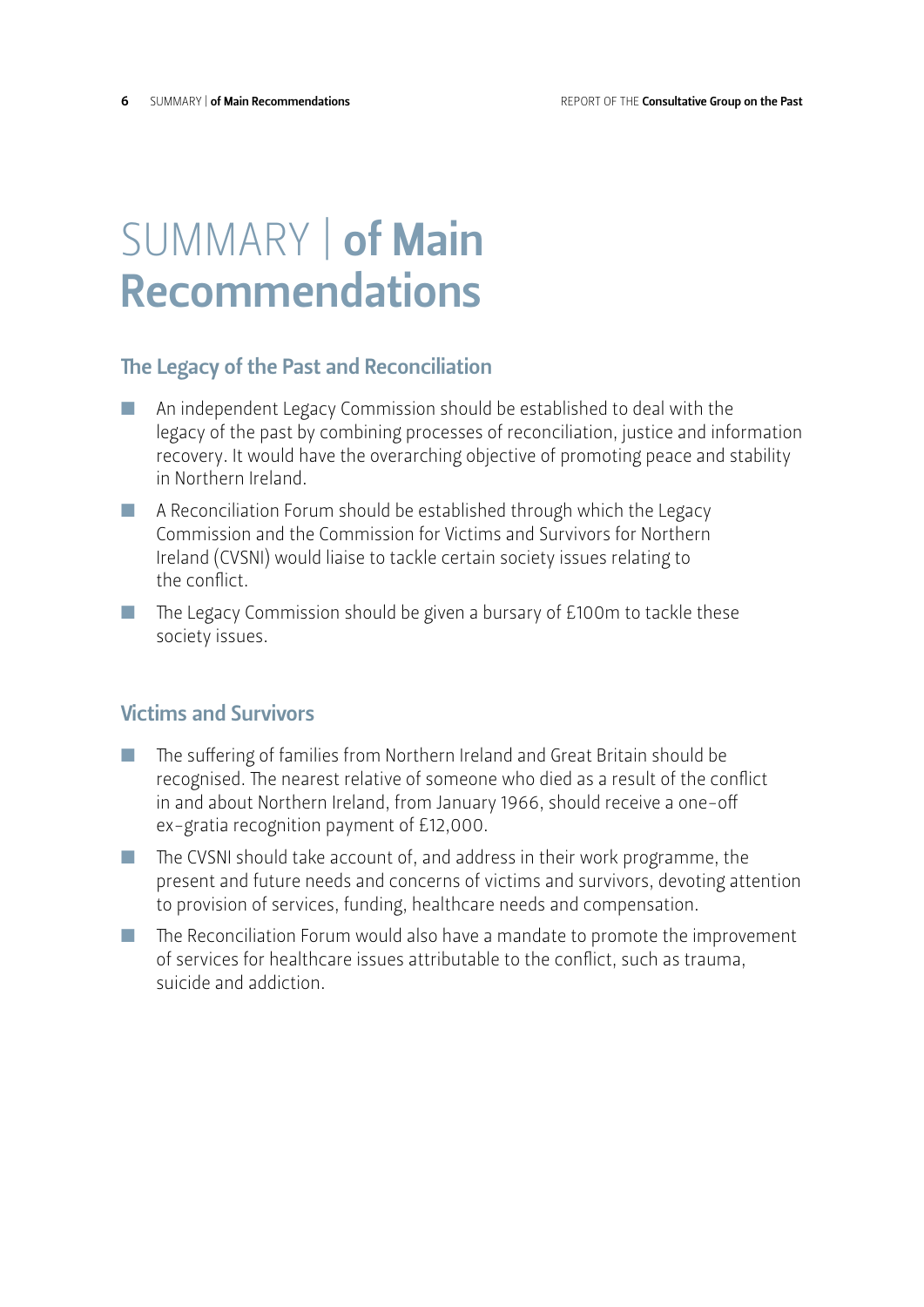#### The Legacy Commission

- The Chair of the Legacy Commission should be an International Commissioner, who would also have specific responsibility within the Commission for addressing society issues through the Reconciliation Forum, tackling sectarianism, promoting reconciliation and administering the bursary. There would be two other Commissioners.
- $\blacksquare$  The mandate of the Legacy Commission would consist of four strands of work:
	- helping society towards a shared and reconciled future, through a process of engagement with community issues arising from the conflict;
	- reviewing and investigating historical cases;
	- conducting a process of information recovery;
	- examining linked or thematic cases emerging from the conflict.
- $\blacksquare$  The Legacy Commission's mandate would be for a fixed period of five years.
- $\blacksquare$  The Office of the First Minister and deputy First Minister (OFMDFM) should join the British and Irish Governments in implementing this initiative.

#### Society Issues

- $\blacksquare$  Society issues arising from the conflict which should be tackled include: addressing sectarianism; promoting remembering activities; working with young people; providing improved services for healthcare needs; ensuring an even spread of economic benefits; and helping those exiled from Northern Ireland during the conflict to return.
- $\blacksquare$  The Reconciliation Forum should help to address these issues by analysing activity undertaken; considering the need for further activity; giving advice to Government and others; advising on strategies and on the development and delivery of services; and deciding on priority areas of activity.
- $\blacksquare$  The Legacy Commission should act as a champion for these society issues.
- $\blacksquare$  The Legacy Commission should take the lead in ensuring that sectarianism continues to be addressed, including through setting the direction for the debate and by highlighting the contribution that all sectors of society can make.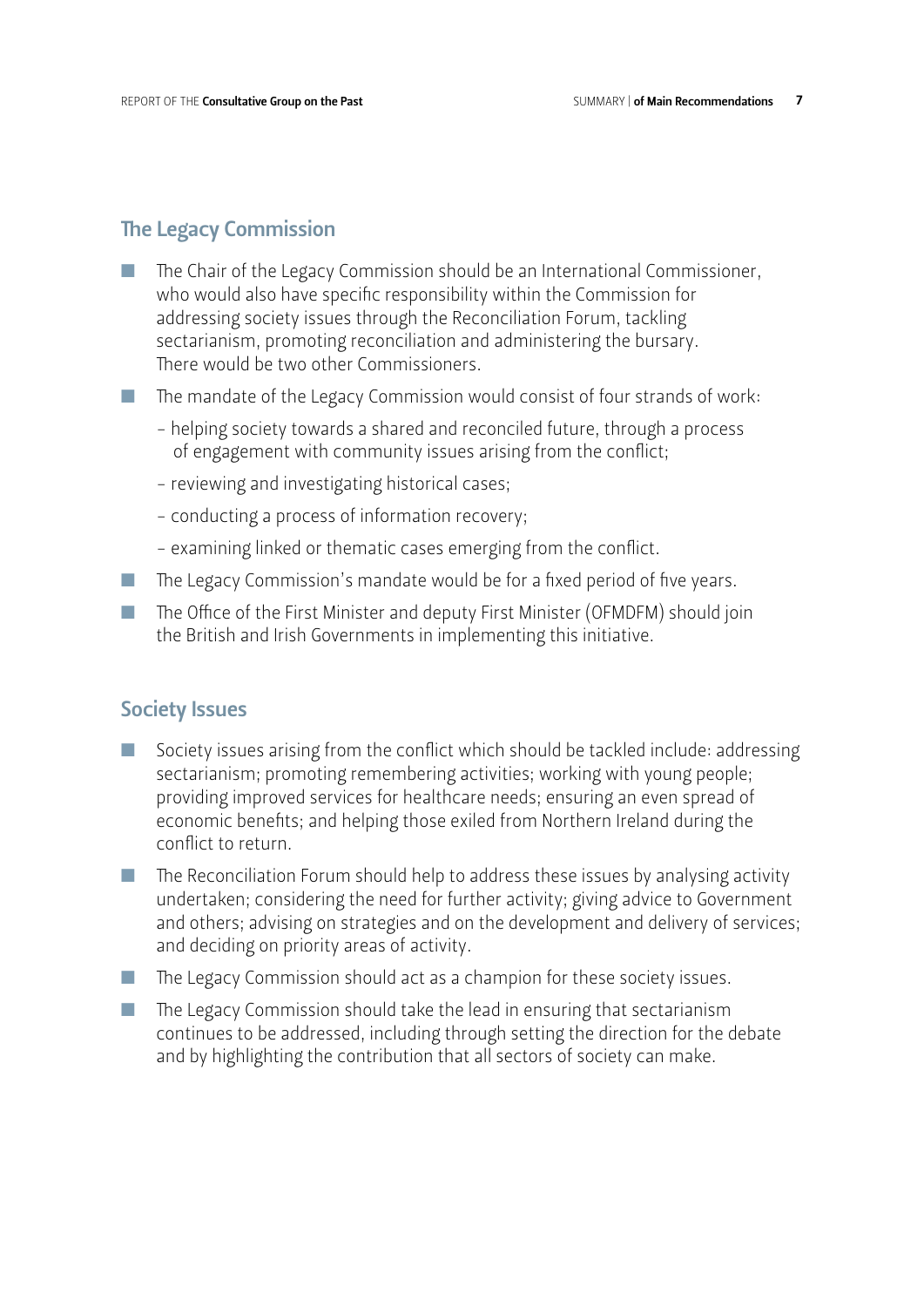- $\blacksquare$  The Legacy Commission should engage specifically with the Christian Churches in Northern Ireland to encourage them to review and rethink their contribution to a non-sectarian future in the light of their past, particularly in the area of education.
- $\blacksquare$  The guidance produced by the Quigley-Hamilton working group, to eliminate discrimination against those with conflict-related convictions, should be incorporated into statute and made applicable to the provision of goods, facilities and services as well as recruitment.

## Processes of Justice and Information Recovery

- $\blacksquare$  A new independent Unit dealing with historical cases would be created within the Legacy Commission, which would continue to review and investigate historical cases, backed by police powers. This would constitute the second strand of the Commission's work.
- $\blacksquare$  The new Review and Investigation Unit would take over the work of the Historical Enquiries Team and the Police Ombudsman's Unit dealing with the historical cases. The need for these would fall away when the new Unit is established. The new Unit would build on the work they have done to date.
- $\blacksquare$  The process of recovering information of importance to relatives (information recovery) would be separated from the investigation procedure and be subject to a distinct process within the Legacy Commission under a separate Commissioner. This would constitute the third strand of the Commission's work.
- $\blacksquare$  In the fourth strand of its work, the Legacy Commission would examine themes arising from the conflict which remain of public concern, such as specific areas of paramilitary activity, or alleged collusion. This thematic examination would take place without public hearings. This would facilitate more open and frank disclosure and avoid the constant publicity of present inquiry proceedings.
- $\blacksquare$  There would be no new public inquiries. The question whether to proceed with the promised Finucane Inquiry is a matter for the British Government but the issues raised by this case could be dealt with by the Legacy Commission.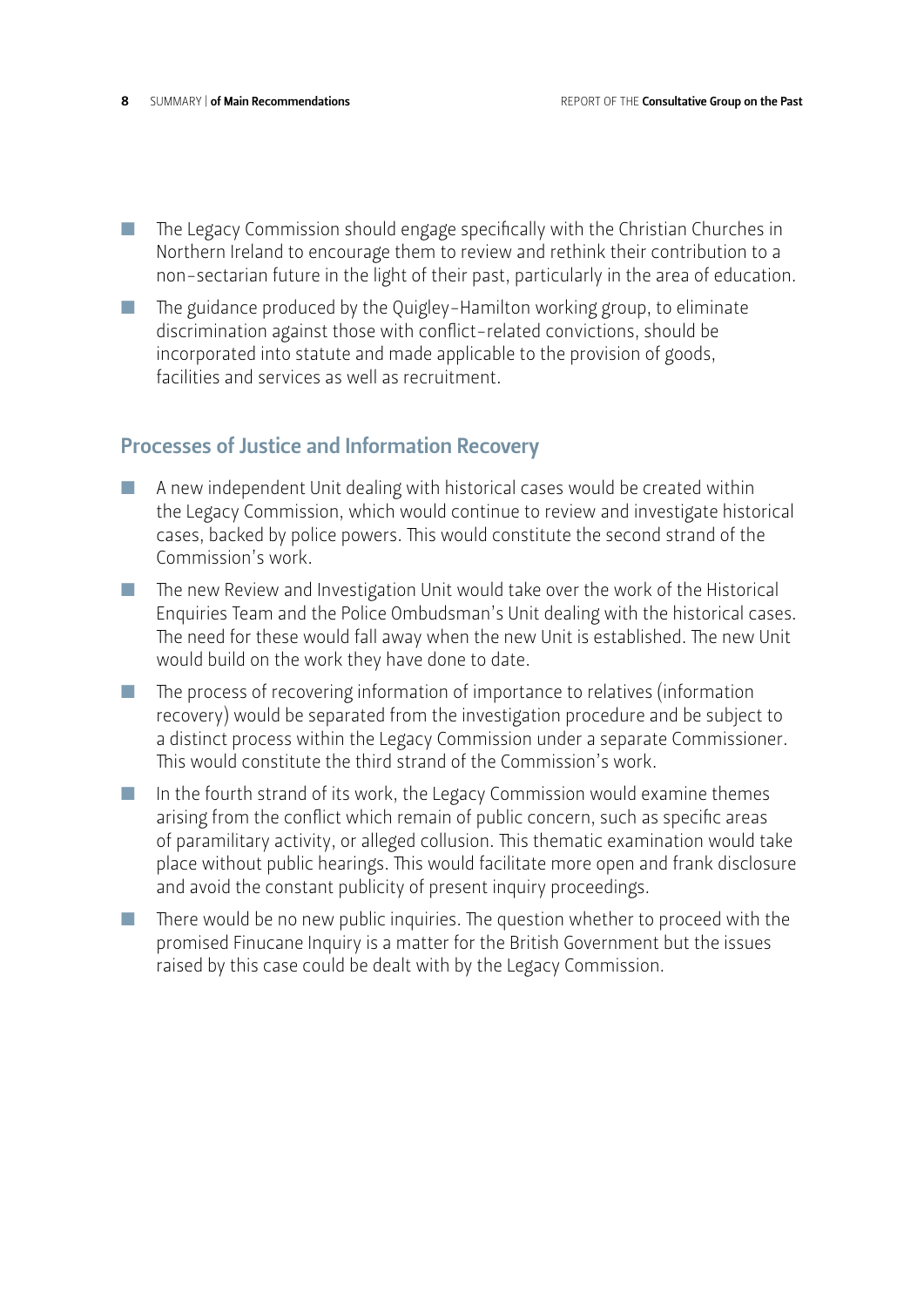- $\blacksquare$  The outstanding Inquests would remain with the Coroners Service. Criminal case reviews would continue to be pursued through the Criminal Cases Review Commission.
- $\blacksquare$  The Group is not proposing an amnesty but recommends that the Legacy Commission itself make recommendations on how a line might be drawn at the end of its five-year mandate so that Northern Ireland might best move to a shared future.

#### **Remembering**

- $\blacksquare$  The Legacy Commission should, through the Reconciliation Forum, support CVSNI in facilitating and encouraging the telling of stories, including by young people, about the impact of the conflict on individuals and communities; and the stories of intra-communal difference.
- $\blacksquare$  CVSNI should also be supported in developing the existing ways in which the conflict and its impact are remembered. This should include the development of educational projects; providing support and guidance for those facilitating remembering projects in line with certain criteria; and promoting the value of remembering across society as a means of achieving reconciliation.
- $\blacksquare$  Future Storytelling initiatives should be developed taking account of certain criteria.
- Full support should be given by government, the private and voluntary sector, including the churches, to the continuation of the annual Day of Reflection, initiated by Healing Through Remembering, on 21st June each year. Consideration should be given to renaming the event a Day of Reflection and Reconciliation.
- $\blacksquare$  Each year, on or around the Day of Reflection and Reconciliation, the First Minister and deputy First Minister should together make a keynote address to the Northern Ireland Assembly and invited guests, reflecting on the past in a positive way and confirming their commitment to lead Northern Ireland society towards a shared and reconciled future.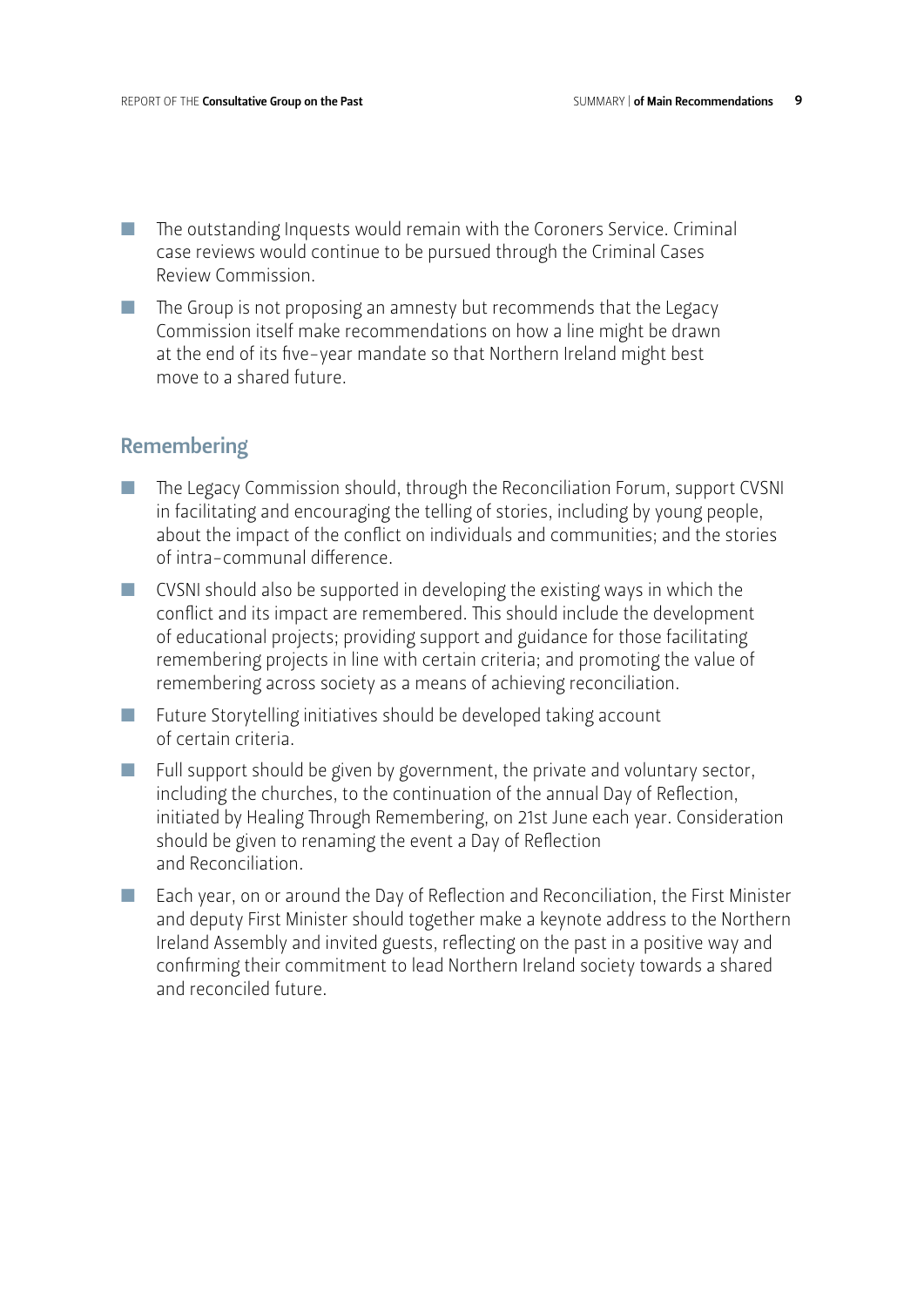- $\blacksquare$  The Reconciliation Forum should take the lead in implementing an initiative, at the end of the five year mandate of the Legacy Commission, whereby Northern Ireland, with the support of the two Governments and the Northern Ireland Assembly, should conduct a ceremony remembering the past and all those who suffered during the conflict.
- $\blacksquare$  The Group therefore recommends that the Commission should, at the end of its work, challenge the people of Northern Ireland, including political parties and whatever remnant or manifestation of paramilitary groups remain, to sign a declaration to the effect that they will never again kill or injure others on political grounds.
- $\blacksquare$  A shared memorial to remember the conflict in and about Northern Ireland should be kept under consideration by the Reconciliation Forum and criteria should be observed, in working towards a shared memorial conducive to reconciliation. The Legacy Commission should, at the end of its five year life span, make recommendations to Government in this regard.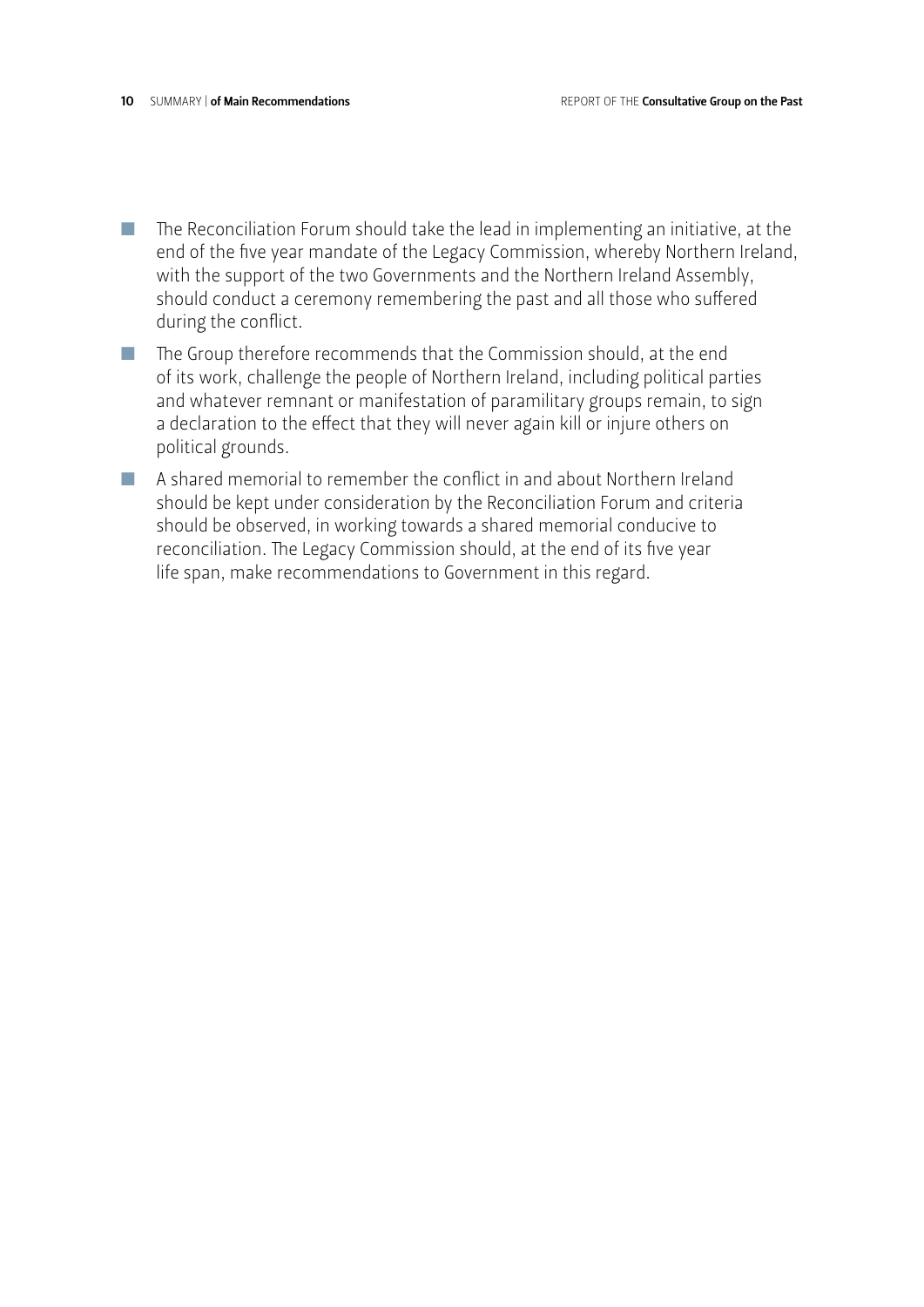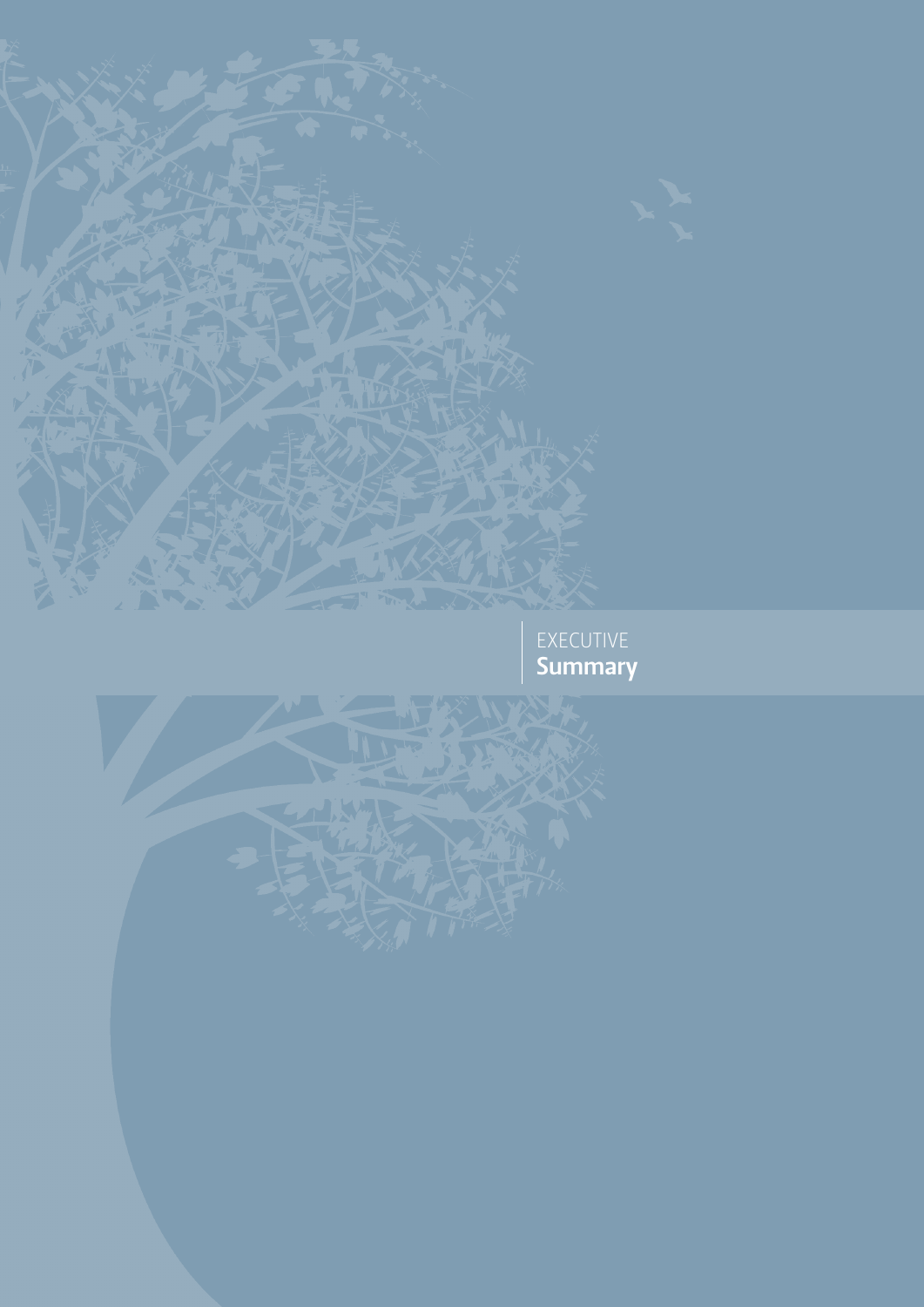# EXECUTIVE | Summary

## | BACKGROUND

On 22 June 2007 Peter Hain, the then Secretary of State for Northern Ireland, announced the formation of an independent Consultative Group. The Group was asked to:

- $\Box$  consult across the community on how Northern Ireland society can best approach the legacy of the events of the past 40 years;
- $\blacksquare$  make recommendations, as appropriate, on any steps that might be taken to support Northern Ireland society in building a shared future that is not overshadowed by the events of the past;
- $\blacksquare$  present a report, which will be published, setting out conclusions to the Secretary of State for Northern Ireland, by summer 2008.

The Right Reverend Lord Eames OM, former Archbishop of Armagh, and Mr Denis Bradley, the first Vice-Chairman of the Policing Board, co-chaired the Consultative Group on the Past. The following were members of the Group: Mr Jarlath Burns, Rev. Dr. Lesley Carroll, Professor James Mackey, Mr Willie John McBride MBE, Ms Elaine Moore, and Canon David Porter.

Mr Martti Ahtisaari, former President of Finland, recent Noble Peace Prize winner and founder of the Crisis Management Initiative, and Mr Brian Currin, former chair of the South African Prison Audit Committee and founder of the National Directorate of Lawyers for Human Rights, acted as international advisers to the Group. Mr Jeremy Hill acted as the Group's Legal Adviser.

Because of the breadth of the mandate and the extent of the consultation, the Group was not able to report until January 2009.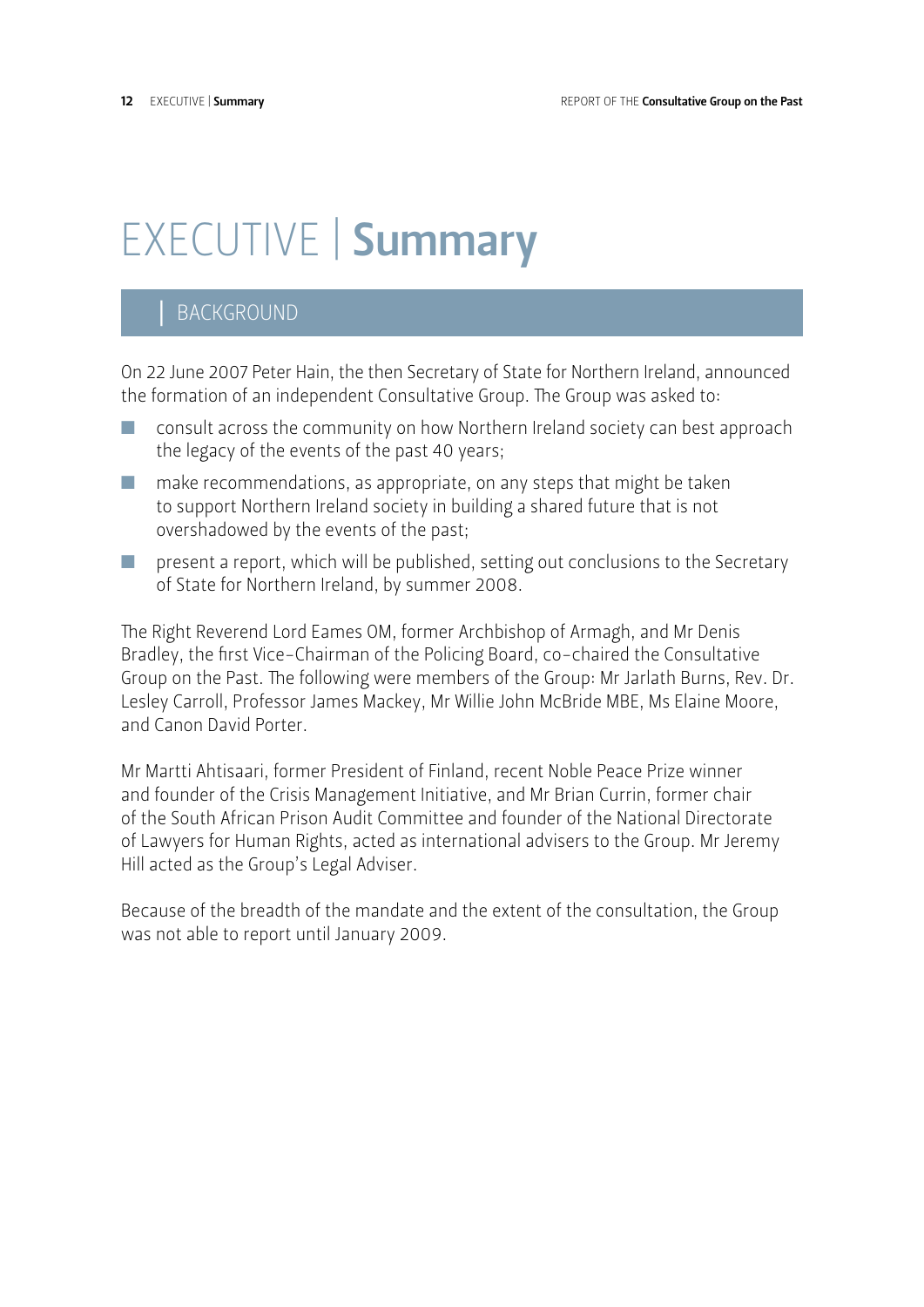## | THE CONSULTATION

The Group conducted an extensive consultation exercise. 290 written submissions and 2086 standardised letters were received, as well as many letters providing general commentary and offering support. The Group met privately with 141 individuals or groups, many of which were representing hundreds more. It conducted meetings across Ireland, north and south, and in Great Britain. Over 500 people attended public meetings in Belfast, Omagh, Armagh, Ballymena, Bangor, Enniskillen and Derry/Londonderry.

It was clear that much excellent work had already been done in the field of dealing with the past. The Group took account of this and the extensive research already available. It also drew on the experiences of other post-conflict countries.

#### *Overview of the Consultation*

The main themes which emerged from the consultation were the desire for reconciliation, truth and justice. All were agreed on one thing: that such a conflict should never happen again. A way should be found to deal fairly with the outstanding legacy of the past without it dominating the future. There were already impressive initiatives dealing with the needs of victims and other aspects of the legacy. But more could be done.

A number of principles emerged from the consultation: principles against which the Group's recommendations and the way forward should be measured.

One key principle stood out.

The past should be dealt with in a manner which enables society to become more defined by its desire for true and lasting reconciliation rather than by division and mistrust, seeking to promote a shared and reconciled future for all.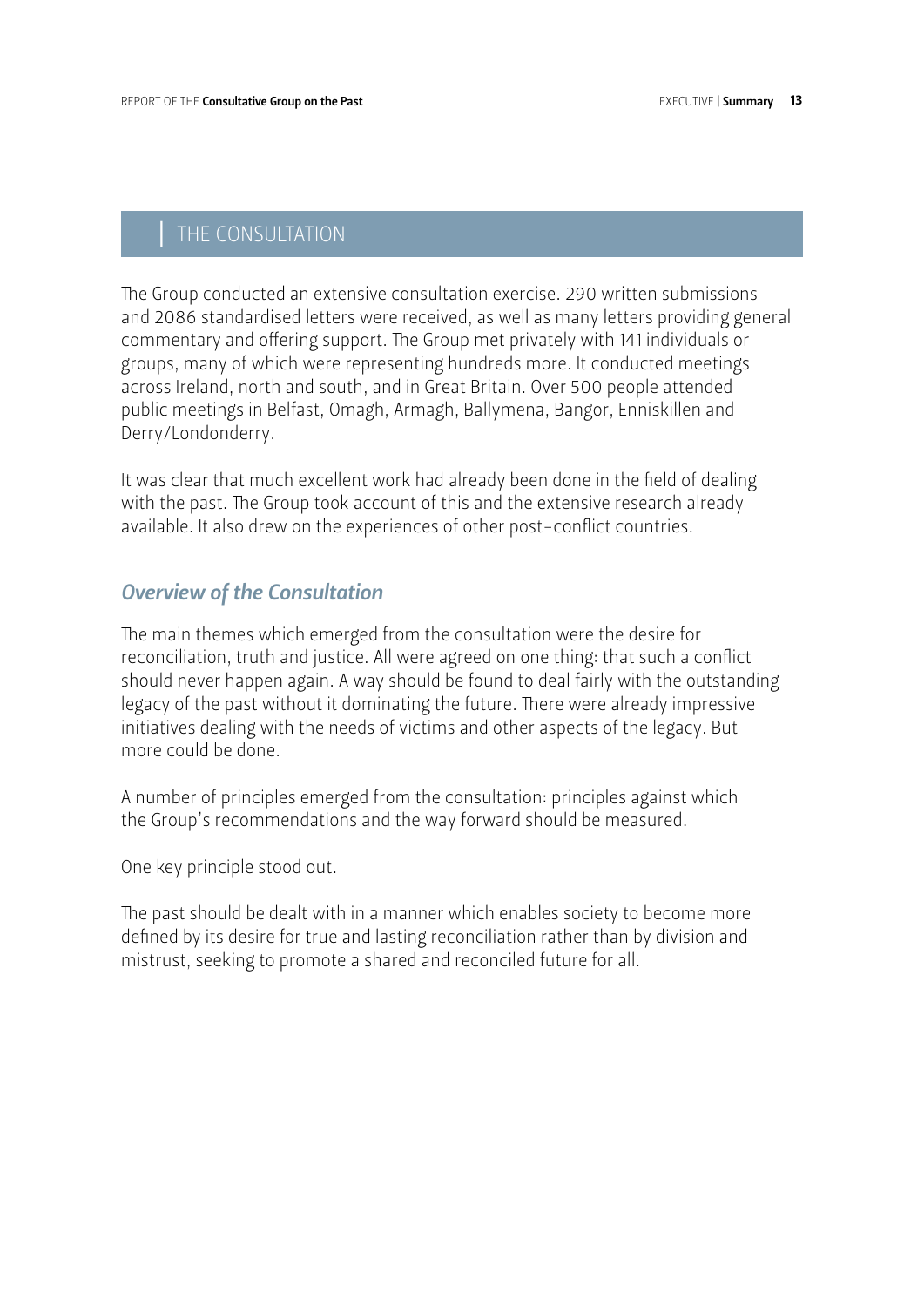From this, other working principles flowed:

- Dealing with the past is a process and not an event
- $\blacksquare$  Sensitivity towards victims and survivors is essential
- $\blacksquare$  Recommendations should be human rights compliant
- $\blacksquare$  Relationships matter and are the foundation for reconciliation
- $\blacksquare$  Consensual agreement is the ideal.

One of the Group's main challenges has been consulting a society which, despite the significant achievements made towards peace and stable government, remains divided along age old lines deeply rooted in the past.

## REMEMBRANCE OF THE PAST FOR RECONCILIATION

The consultation also underlined the complexities around the timeframe of 'the past', disagreements about how the past can be dealt with and indeed how it should be described. Some believe we cannot change our understanding of the past. Some believe the past should be laid out for all to see and that truth should be sought and told. Others say that the past should be forgotten in the interests of the future.

Divided communities carry different experiences and understandings of the past in their minds and indeed it is this that divides them. Their accounts of the past differ deeply. They are used as a marker to determine and make positive, but more frequently negative, moral judgements on each other and so continuing the legacy of suspicion, mistrust and hatred.

These different moral assessments are seen most clearly in each side's often strident retelling of their own story. If these conflicting moral assessments of the past are to change, then all sides need to be encouraged and facilitated to listen and hear each other's stories. This listening must then lead to honest assessment of what the other is saying and to recognition of truth within their story. In such a process it might be possible to construct a remembrance of our past which is more humane, comprehensive and rounded.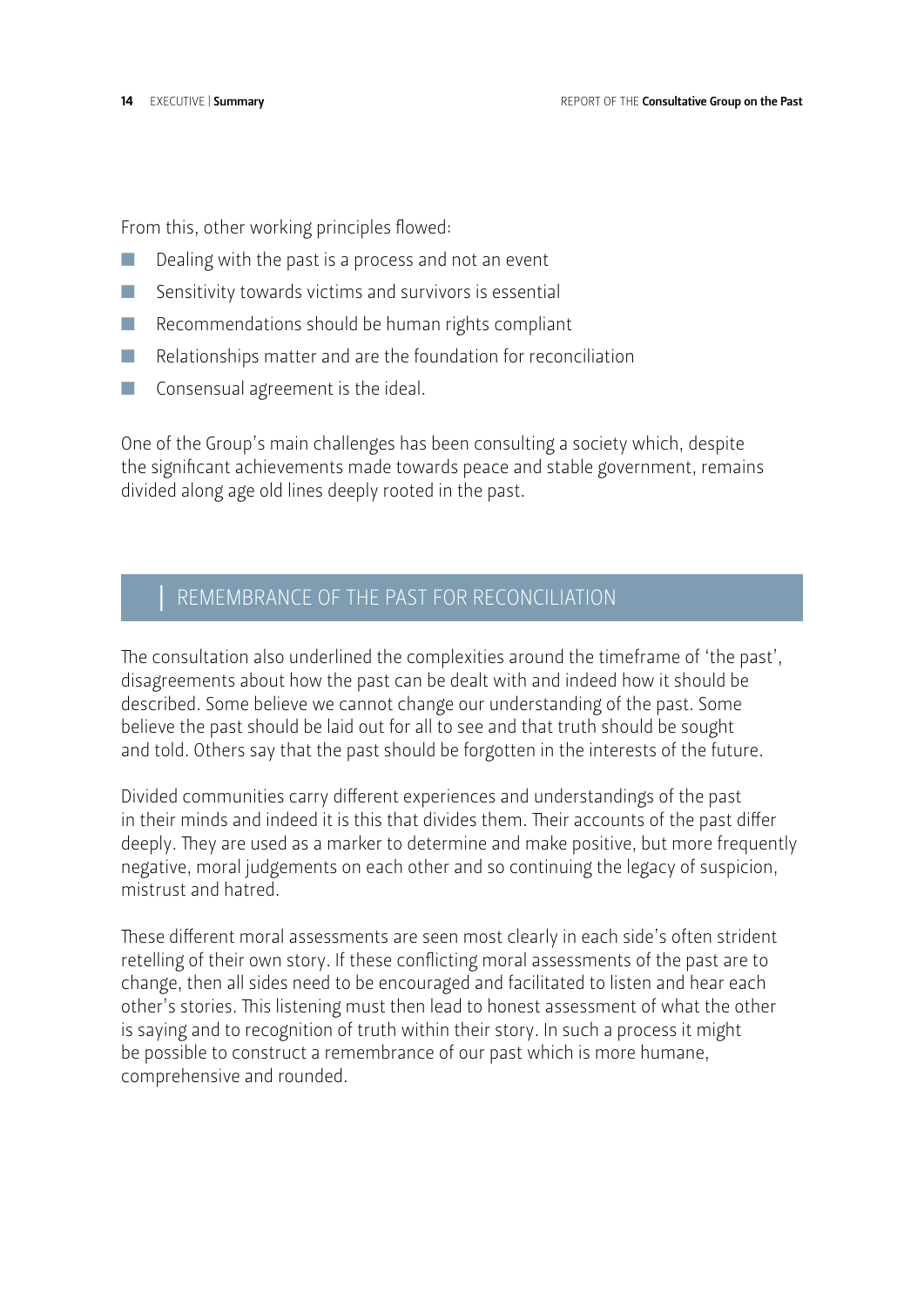## RECONCILIATION, TRUTH AND FORGIVENESS

As a consequence of a more rounded understanding of the past, a better future is possible. Much of our remembrance of the past teaches us what to do or not to do for the best possible future. This is identified as an, if not the, essential element of the Group's vision for the future.

The fruitful beginning of sustainable reconciliation and a truly shared future centres upon a genuine and general acknowledgment of the moral dignity of our common humanity. This reconciliation requires for its integrity and success two other elements, namely, a willingness for mutual forgiveness and a willingness to address the truth of the matters to which the mutual forgiveness is to apply.

It is not possible to complete an act of forgiveness unless a wrong is acknowledged. In the case of the divided communities of Northern Ireland, this means that both sides must somehow be enabled to reach agreement that there was wrongdoing on both sides. This is not a matter of balancing amounts of wrongdoing but of acknowledging that wrong was done on both sides. Only then is mutual forgiveness possible.

Truth is crucial to the prospect of reconciliation. Genuine conversations, to establish, and as far as possible agree, what that truth is, should take place between those involved in the conflict, while recognising that complete truth is unattainable. Conversations between the divided communities must be about the conflicting moral judgements and not just the facts as put forward by one or both sides of the conflict.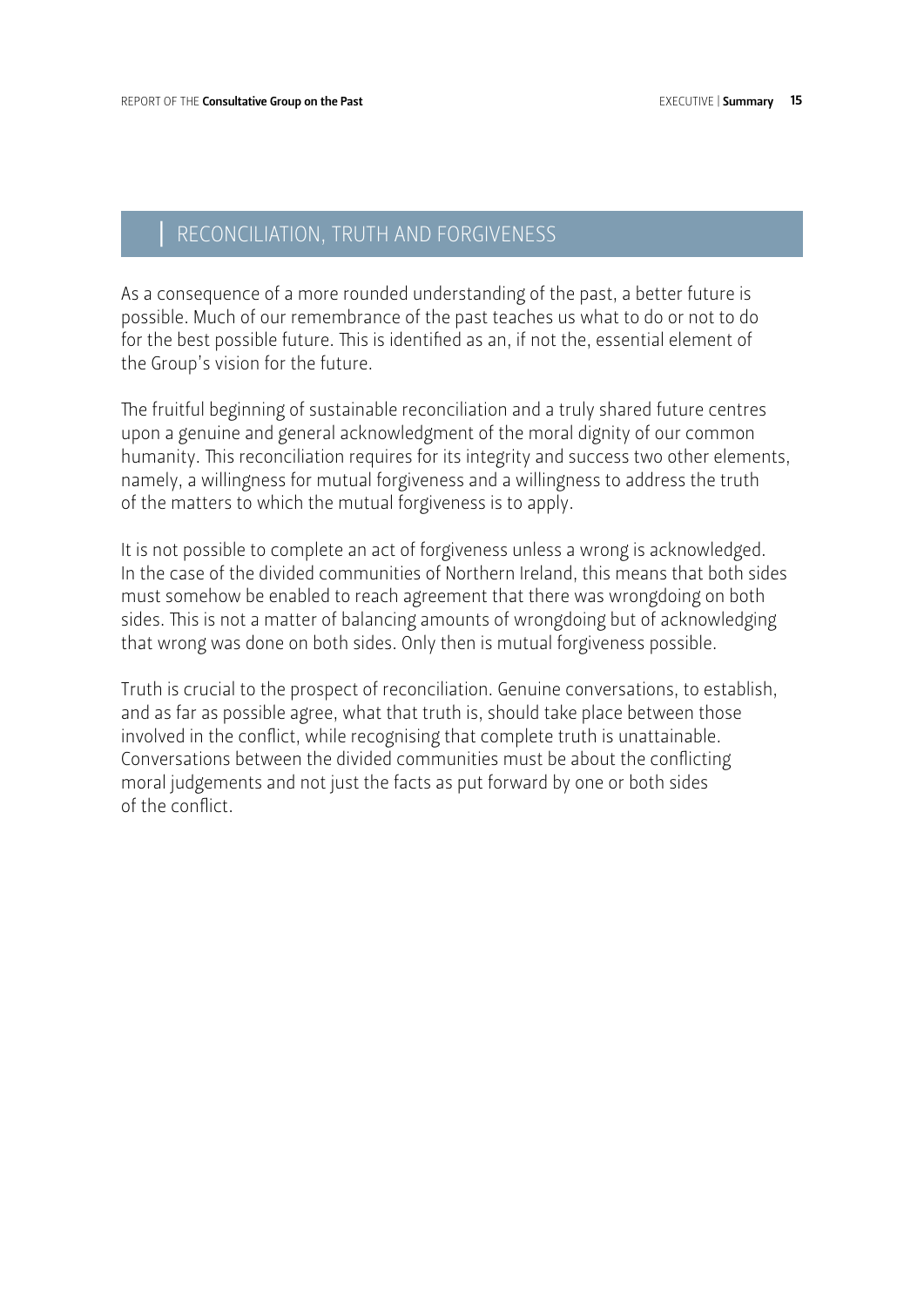## IMPACT OF THE CONFLICT

## *The Ongoing Conflict*

Throughout the consultation a number of areas of contention arose repeatedly – how victims are defined and, in particular, the use of definitions which produce a hierarchy of victims that is broadly structured along sectarian lines. Continuing this already highly politicised debate is both fruitless and self–defeating and the Group has, for the purposes of its work, accepted the definition as set out in the Victims and Survivors (Northern Ireland) Order 2006.

Other issues arose reflecting a belief that there is a rewriting of history, an 'Ulsterisation' of the blame, and disagreements about the true nature and extent of collusive activity. The 'blame game' has a damaging effect on organisations and on society in general. It undermines efforts to build reconciliation.

The Legacy Commission, proposed by the Group and detailed later, should be used as a vehicle for examination of the themes and issues arising from the conflict.

## *Victimisation of Communities*

The Group was told how large sections of our society were subjected to many types of victimisation throughout the conflict. Particular areas bore the brunt of the violence during the last 40 years. Working class and border areas, in particular, experienced victimisation, ranging from economic and social deprivation to the oppressive presence of military and paramilitary forces.

The facilitation of storytelling is a key strand of activity for the Commission for Victims and Survivors for Northern Ireland (CVSNI). The Group recommends that, as well as individual stories, the CVSNI should facilitate and encourage the telling of stories about the impact of the conflict on communities and of intra-communal difference.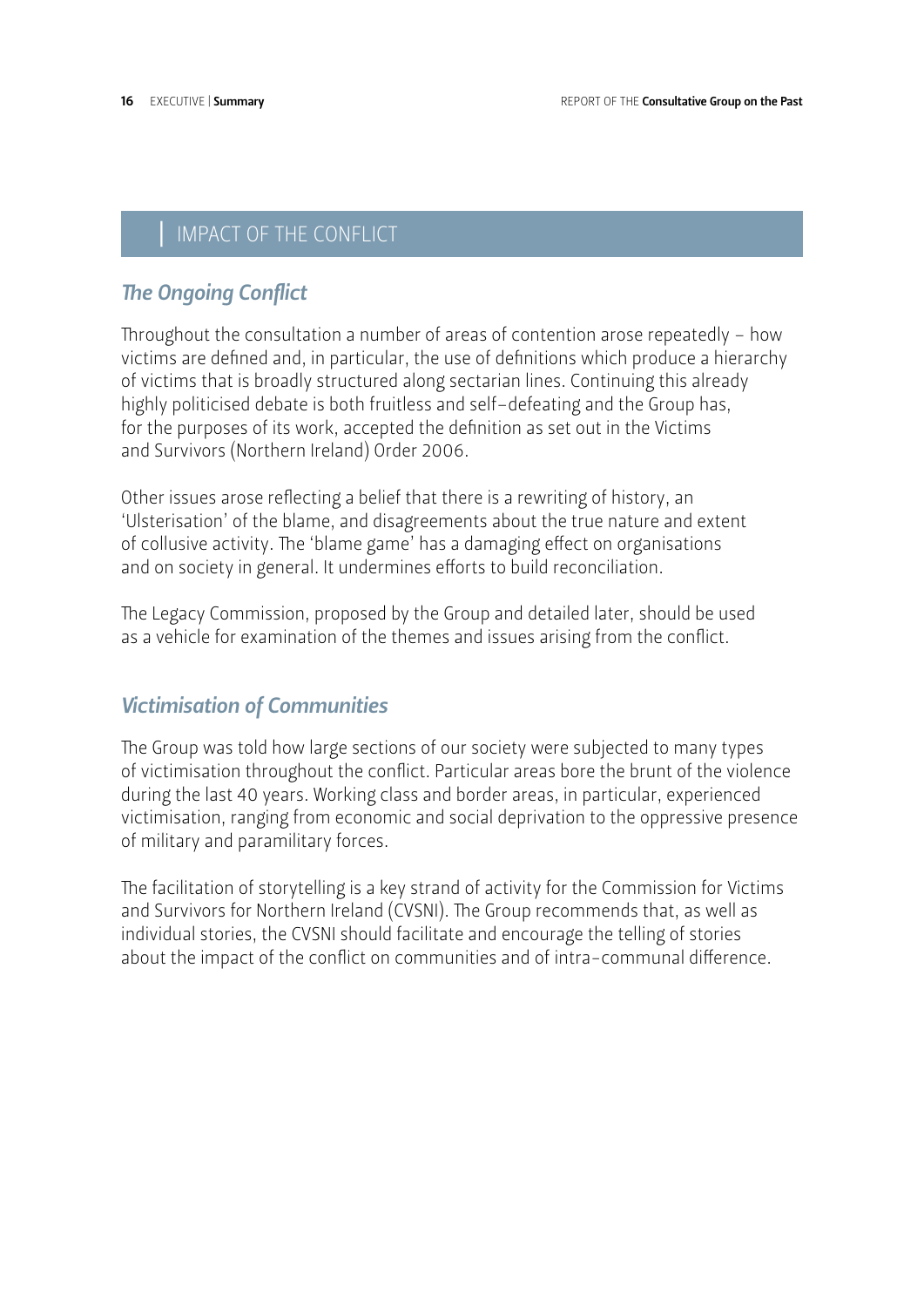#### *Impact on Young People*

One of the issues that most exercised people was the impact the conflict had, and has, on young people. Many attributed the high suicide rates now seen in Northern Ireland, as well as the high rates of dependency on alcohol or drugs, or both, to the legacy of the conflict. Many want to ensure that future generations will not repeat the mistakes and horrors of the past. They believe in the importance of education in building a better understanding of the nature and causes of the conflict. They are concerned that resources are not being made available to support the next generation to cope with the legacy of the conflict.

Young people are an important influence on the older generation. They may be the best equipped people to challenge sectarian norms and assist society towards a shared and reconciled future. Positive early interventions are needed to better equip young people for the future.

The Group recommends that the Legacy Commission, working with CVSNI through the Reconciliation Forum (both of which are detailed later), should ensure that young people are encouraged to participate in storytelling initiatives and that education programmes are developed which inform young people, in a balanced way, about the nature and impact of the conflict.

#### *Sectarianism*

Our recent conflict was in itself the legacy of a long past of violence and division arising from political, religious, national and cultural differences and territorial dispute. Past generations failed to effectively address the prolonged antagonism that infected every institution and sector in our society. This in turn ensured yet another generation suffered from and added to the pain and hurt of the past.

A large number of those consulted aspired to a new Northern Ireland where toleration, respect for cultural and religious diversity, equality and justice are the foundations of our relationships. They want a secure, safe, stable and 'shared Northern Ireland' where politically motivated violence or its threat is removed. This does not mean obliterating all signs of difference and diversity but rather it means developing a respectful relationship with those who are different from us.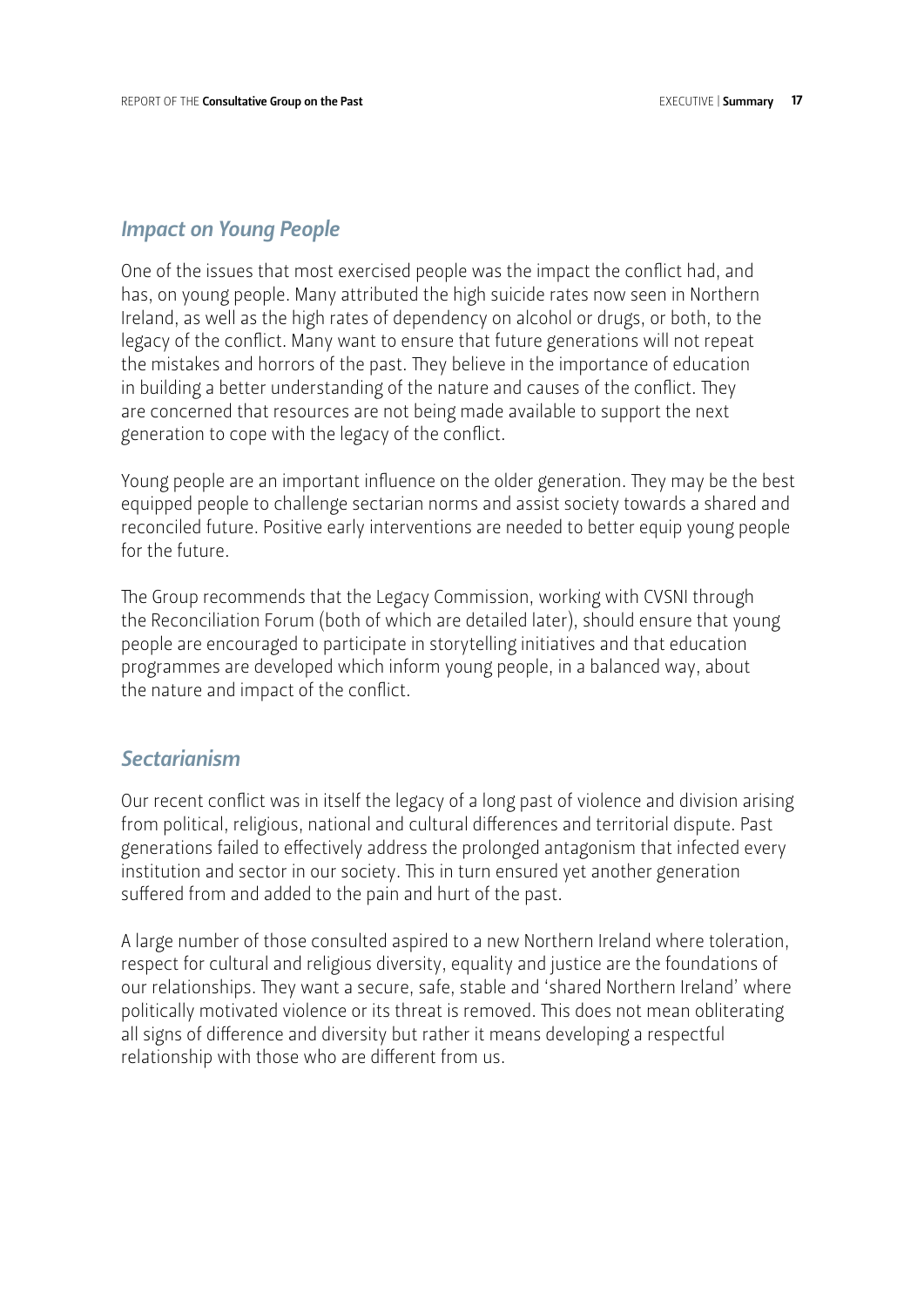Given the strong Christian tradition in Northern Ireland, the Christian Churches have a particular responsibility to take a lead role within communities in addressing the destructive presence of ongoing sectarianism.

The Group recommends that the Legacy Commission, detailed later, should take the lead in ensuring that sectarianism continues to be addressed, highlighting the contribution that all sectors of society, particularly the Christian Churches in Northern Ireland, can make.

### *Socio-Economic Impact*

The Group heard stories of businesses lost through bomb explosions; of people being put out of business; of people getting business from only one side of the community, or only being able to access services in one side of the community; of high security costs; of extortion; of harassment, bullying and unfairness in the workplace; of the brain drain from Northern Ireland; and of how the violence kept out investors and tourists.

In more recent times, there has been a recognisable sea-change in our fortunes, although the present recession will slow this progress. Many pointed to the recent investment conference as evidence that local politicians have our economic well being at the forefront of their minds. But those we engaged with also noted that the economic well-being felt by some is not being felt by all and it needs to; it needs to touch the parts of Northern Ireland that felt the damage of the past most.

The Group recommends that the Legacy Commission, working with the CVSNI, through the Reconciliation Forum, acts as a determined champion to ensure attention is kept focused on the most deprived areas of Northern Ireland to ensure that the economic benefits experienced across post-conflict Northern Ireland are equally experienced in deprived areas.

#### *Exiles*

Although exact figures are hard to establish, it is estimated that around 4,600 people were exiled from Northern Ireland over the period 1980 to 2005. Most have not returned to Northern Ireland, largely because of fear of reprisal. Many others, who have put down roots elsewhere, have no desire to return.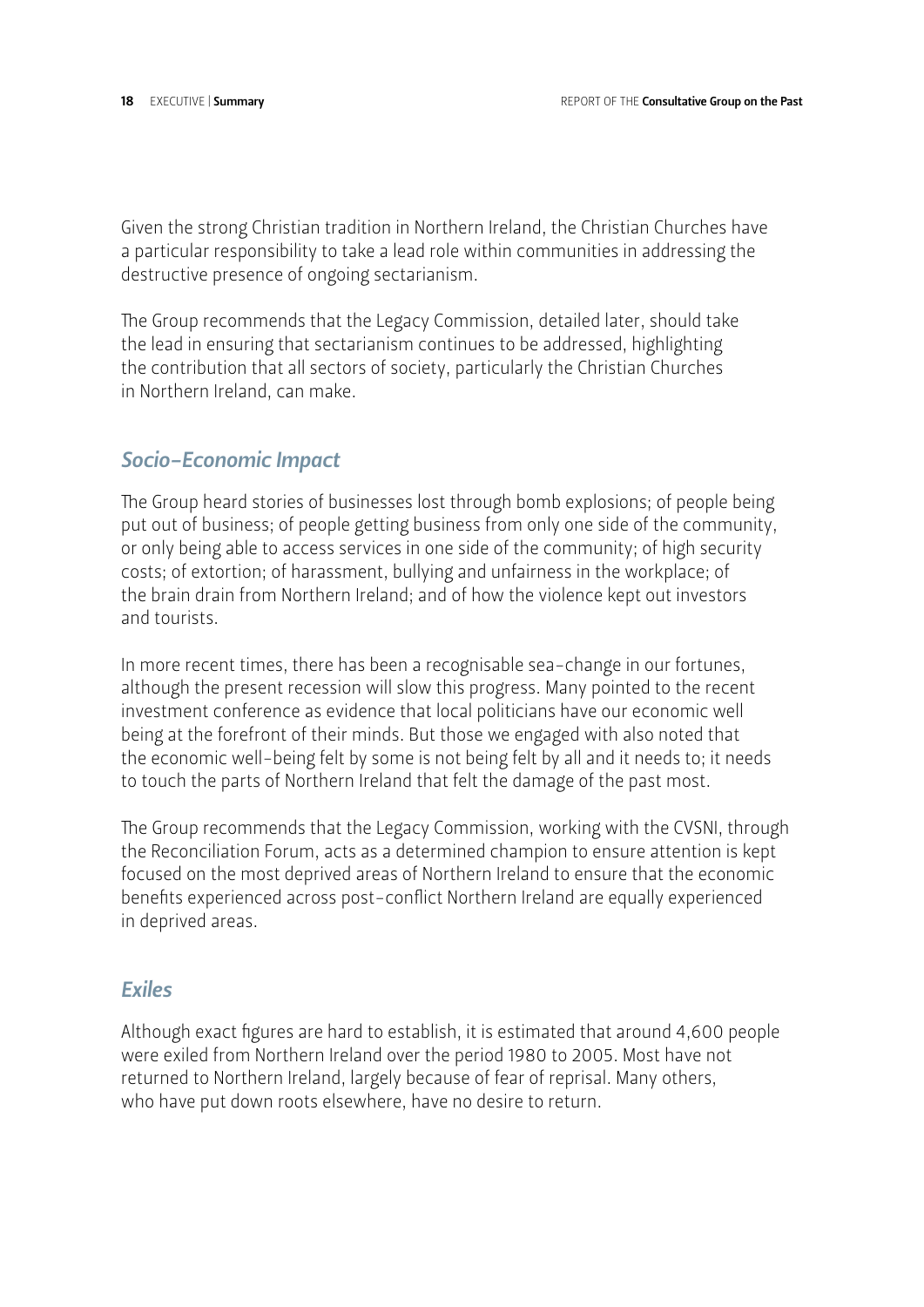A repatriation programme needs to be developed for those who wish to return to Northern Ireland. The Commission for Victims and Survivors for Northern Ireland (CVSNI) have identified a need to reach out to victims and survivors of the conflict, including those exiled from Northern Ireland. The Group recommends that the Legacy Commission, working through the Reconciliation Forum, should support their endeavours in this regard.

#### *Conflict-Related Convictions*

In the course of the consultation a number of people drew attention to the difficulties experienced by those with conflict-related convictions. In particular, ex-prisoner groups noted that applying for jobs, or obtaining a mortgage, and even lesser forms of credit, are problematic where the applicant has a criminal record relating to the conflict.

The Group recommends that the guidance produced by the Quigley-Hamilton working group, to eliminate discrimination against those with conflict-related convictions, be incorporated into statute and made applicable to the provision of goods, facilities and services as well as recruitment.

#### *Victims and Survivors*

With over 3,500 people having lost their lives and many thousands injured both physically and psychologically, victims and survivors are the most visible legacy of the conflict in Northern Ireland.

The lives of those lost cannot be restored. For those who survived, and for those who are left only with the memory of loved ones lost, no process or policy can ever take away their pain. The dignity and courage of many victims and survivors is a testimony to their strength and an invitation to all in society to do everything in our power to stop our differences and prejudices spiralling downwards into the kind of violence that we have known in the past. It is in all our hands to make sure we, as a society, do not create a new generation of victims.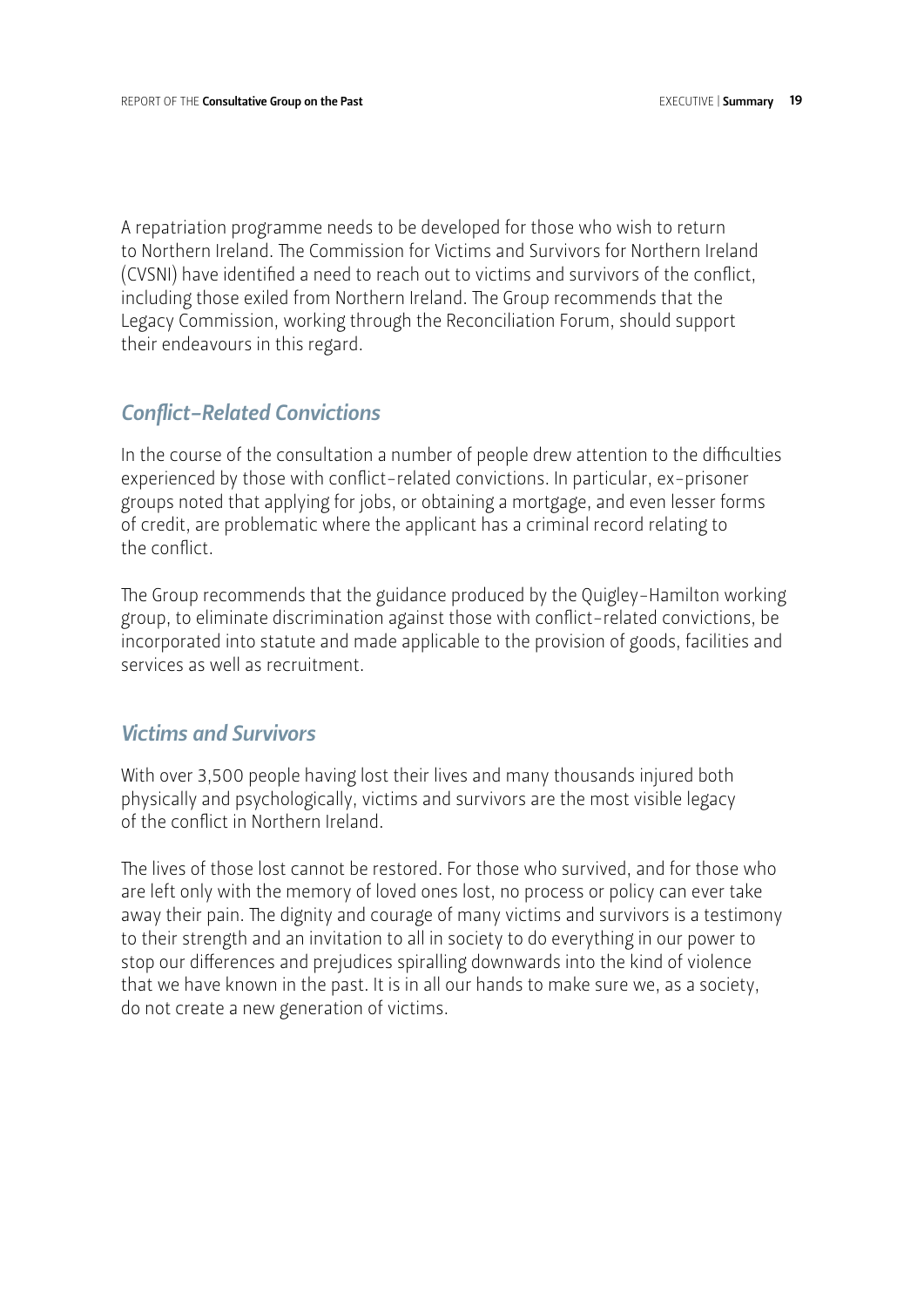The difficulties of making recommendations regarding victims and survivors are many and complex. When the needs and concerns of one group are addressed, another group is likely to be offended. Placing the concerns of victims and survivors within the wider context of legacy issues is also problematic. Yet this approach, which may be difficult for some to endorse, is ultimately important for the health and well-being of society as a whole.

Finding a way to deal with the past, which does not add to the experiences of isolation and hurt described by many, is challenging. Even the designation, 'victims and survivors', can be a matter of contention, some preferring to be called 'victims', others rejecting that designation in favour of 'survivors'. The phrase 'victims and survivors' is used throughout this Report with the intention of being as inclusive as possible, although it is acknowledged that, for some, this is unsatisfactory.

Victims and survivors raised with the Group the many issues dealt with elsewhere in this summary. But the following issues are particular to victims and survivors and to meeting their needs:

- $\blacksquare$  The multiplicity of services in some geographical areas, or areas of need, but in contrast, the gaps in others;
- $\blacksquare$  The inadequacy of funding to meet the needs of, and provide services for, victims and survivors: the lack of strategic focus;
- $\blacksquare$  The preference in some cases for local community, rather than statutory, interventions;
- $\blacksquare$  The role of, and support for, carers now and in the coming years;
- $\blacksquare$  The need for more to be done to relieve the burden of victims and survivors, while acknowledging the help afforded by the statutory schemes established to assist members of the security forces;
- $\blacksquare$  The real and pressing concerns about the longer term future of funding to meet the needs of victims and survivors;
- $\blacksquare$  Understanding of, and responses to, trauma: more needs to be done to create a greater understanding of trauma, to ensure effective responses to it, adequate service provision and the accessibility of those services.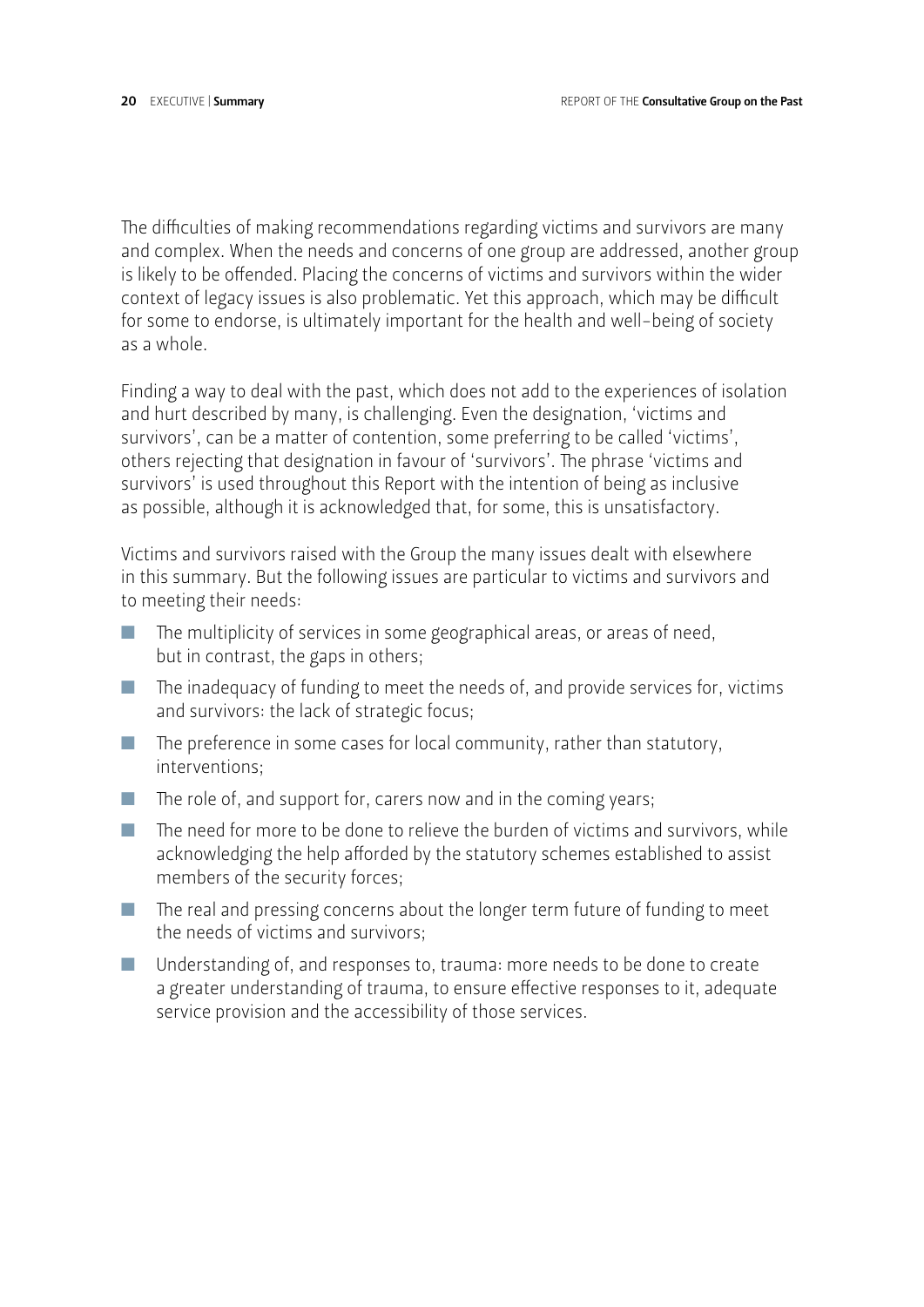There are many groups, statutory and non-statutory, working to meet the needs of victims and survivors. These groups provide much needed help and support in many diverse ways.

Securing funding has become a highly politicised issue. In the coming years the added pressure on limited resources will mean that groups and their funding providers will have to think radically about how they operate. While recognising that individuals have the right to choose how and where they get help, measures to remove duplication and to amalgamate services and support mechanisms must be considered. Questions also arise as to whether certain practices of some victim and survivor groups are contributing to a shared and reconciled future or whether they are compounding the divisions and suspicions. It is vital that sensitive measures are put in place to help resolve these issues.

The CVSNI is best placed to respond to these issues and the Group recommends that the CVSNI should take account of, and address these issues, as they develop their work programme.

#### *Compensation*

Concerns were expressed about compensation, largely relating to the amounts paid in the 1970s and 1980s to the families of people killed as a result of the conflict. There was almost unanimous agreement that many payments were inadequate, not least because compensation was primarily based on loss of earnings and did not take into account the loss felt by the family. Although many families continue to need financial assistance, the call for compensation was not primarily about money but rather a need for recognition of the loss or injury they endured. In many cases families appeared before compensation hearings while still traumatised and did not therefore engage adequately with the process.

The issue of compensation for those killed during the conflict, who were citizens of the Republic of Ireland, was addressed by the Irish Government's Remembrance Commission through an Acknowledgement Payment.

The Group therefore recommends similar recognition of the suffering of families from Northern Ireland and Great Britain and recommends that the nearest relative of someone who died as a result of the conflict in and about Northern Ireland, from January 1966, should receive a one-off ex-gratia recognition payment of £12,000.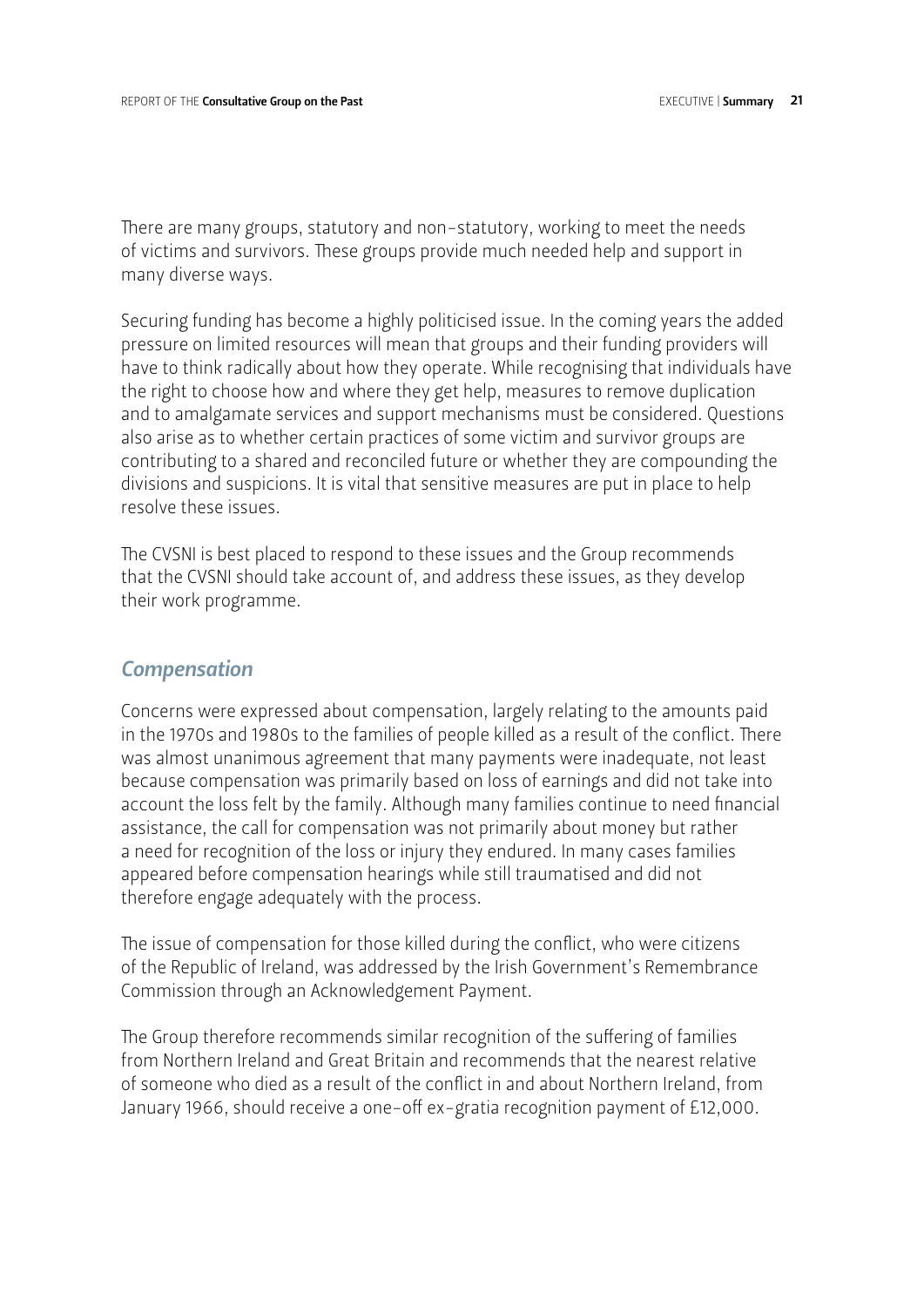## | REMEMBRANCE

The importance of remembering for reconciliation has been outlined in an earlier section of this summary.

A vast amount of work is being done around Northern Ireland, and indeed in Britain and the Republic of Ireland, to give people the opportunity to share stories of their experiences of the conflict.

It is important that people are free to participate in the form of remembering that they feel is most appropriate to them. We focus on three broad processes that aid public and private remembering because these featured most in our consultation: Storytelling, a Day of Reflection and Memorials.

## *Storytelling*

Storytelling is an important feature of any conflict transformation process. Groups should be encouraged to take a positive attitude to all those who wish to participate. Future initiatives should be developed with a number of criteria in mind.

- n Any storytelling project should involve listening to the stories of others as well as the telling of our own story.
- n Individuals participating in storytelling projects must be able to tell their story freely in a private context, but should be able to omit information which may put them at risk - either from prosecution or retaliation - before their story is put in the public domain.
- $\blacksquare$  Initiatives should take place in a context where the experience of those involved can be validated.
- There must be oversight of stories made available to the public to ensure that the risk of prosecution or retaliation is not increased.
- $\blacksquare$  In line with the views of many, storytelling must not be used to fit a political agenda. Rather it should be seen as a process designed to facilitate individual and societal healing and to break the cycle of conflict.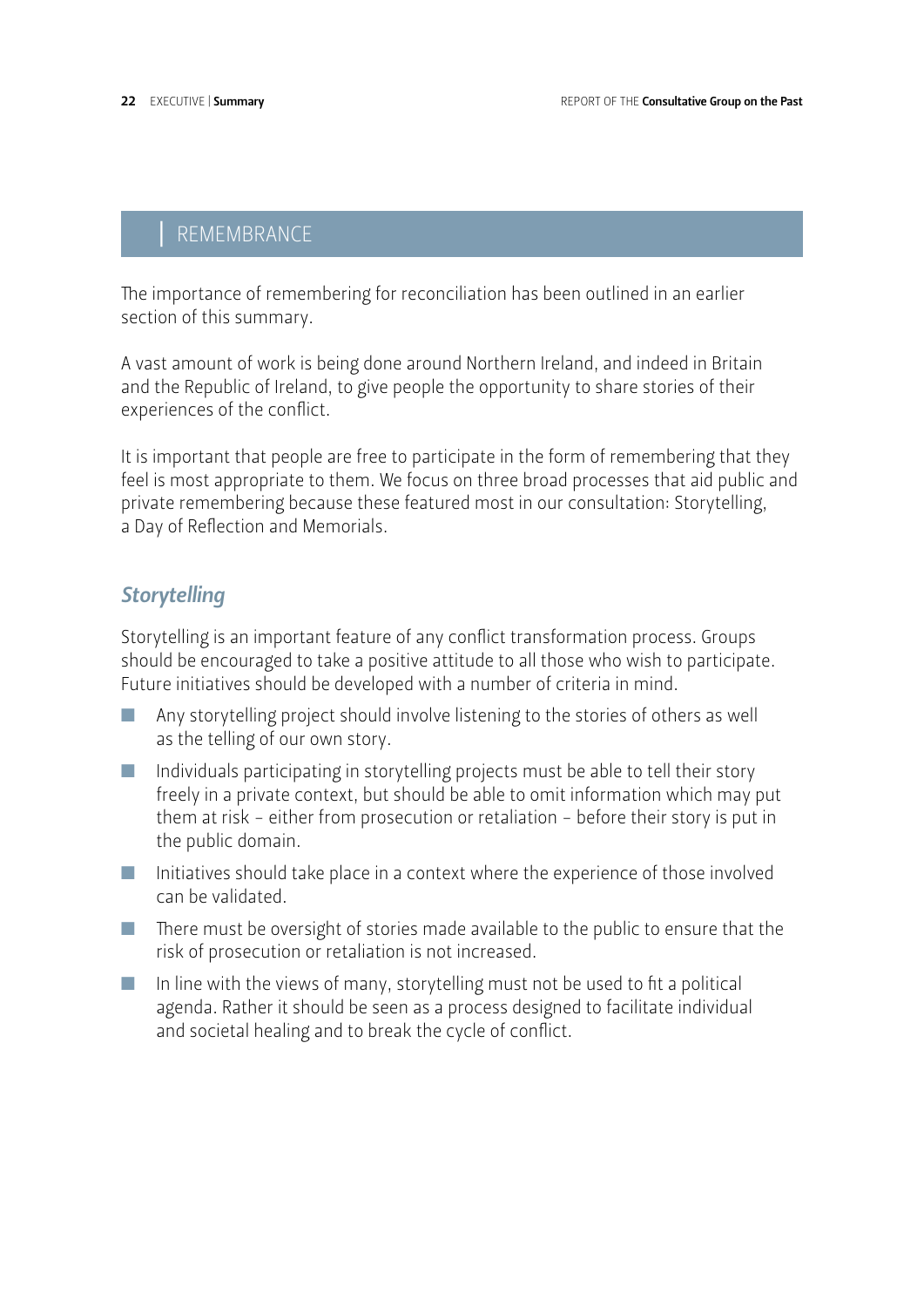#### *Day of Reflection*

The Group fully supports the idea of a shared day of reflection (first initiated in Northern Ireland in 2007 by Healing Through Remembering (HTR)), open to all, and accepts 21st June as an appropriate day. Consideration should be given, in keeping with the vision of the Group's Report, to renaming the day a Day of Reflection and Reconciliation.

An inclusive day of reflection should not replace the established or more localised events and days of remembrance, nor should people be criticised for participating in these. Rather, individuals should be able to reflect on the past at a time appropriate to them and in a forward looking manner.

The Group recommends that full support is given by government, the private and voluntary sector, including the churches, to the continuation of the annual Day of Reflection, initiated by HTR, on 21st June each year.

The Group also recommends that, on or around this day each year, the First Minister and deputy First Minister should together make a keynote address to the Northern Ireland Assembly and invited guests. This address would provide an opportunity for the elected leaders to lead by example by directing society to reflect upon the past in a positive way and to confirm their commitment to lead us towards a shared and reconciled future.

#### *Memorials*

For a great many people, having a structure or space which remembers the conflict is of great importance. For some a memorial is simply a place to go to direct their grief and suffering, perhaps as an alternative to a grave, whilst others need a place to reflect upon the past and consider the future. Many people who engaged with the Group were positive about the healing quality of memorials; others considered the way in which memorialisation has taken place in Northern Ireland to be divisive, only serving to perpetuate sectarianism.

The Group does not believe that a shared memorial can be agreed at this time. It remains a contentious issue for many and poses many challenging issues around which we could not see any consensus. A shared memorial should be kept under consideration by the Legacy Commission, through the Reconciliation Forum, and criteria (detailed later) should be observed in working towards a shared memorial, conducive to reconciliation.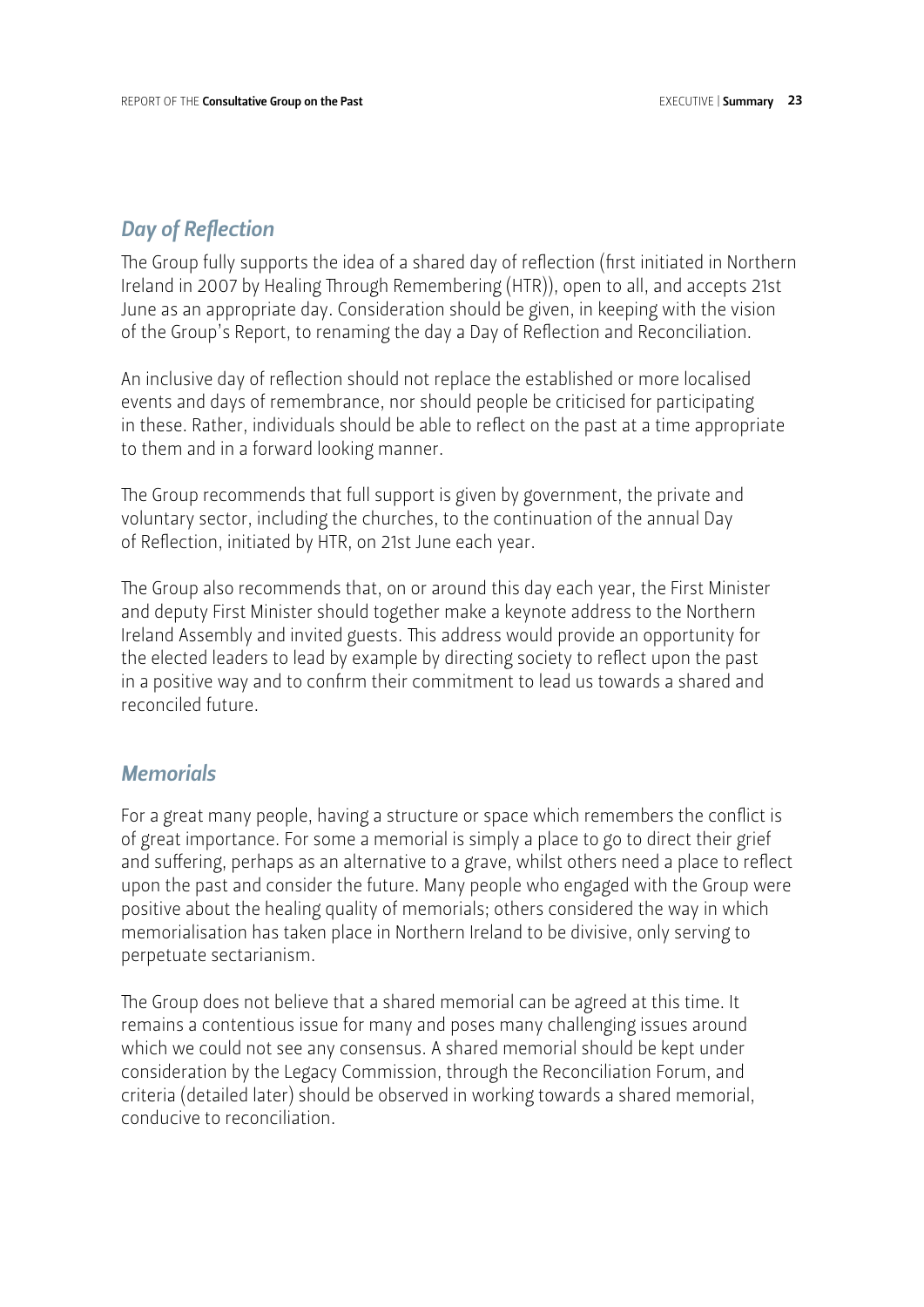A memorial should contain something to direct people to the future and in particular a shared and reconciled future. If, therefore, the decision to establish a shared memorial was taken, this memorial should commemorate the impact of the conflict on all of society and need not be prescriptive by including names or categories of people who are to be remembered. Such a memorial should be created in a way that is respectful of the past and the sacrifices made by many in society, whilst also looking forward. In order to capture this, serious consideration should be given to any memorial being a living memorial.

Before a shared memorial can be created, the issue of sharing space must be given further thought in order that people are not immediately alienated from the memorial or adversely affected by it. Equally, those who wish to erect public memorials, which commemorate a particular group or community within society, should be encouraged, when considering its nature, to do so in a way which takes account of the perspectives of those likely to encounter the memorial.

## REMEMBERING AND WIDER SOCIETY

How we, as a society, remember the past is highly significant as we move out of conflict. The CVSNI is developing its work programme and remembering comprises a core part of that strategy. While we welcome this, and believe they have a lead role to play, it is important that remembering encompasses all sectors of society and not just victims and survivors.

In taking the lead on how the conflict is remembered, the CVSNI must go beyond the narrow field of victims and survivors and challenge wider society. Organisations such as governments, churches, businesses and others must not be allowed to neglect their role in the past and how it is remembered. Whilst of course victims and survivors should have a prominent role in remembering, to place the entire burden on them would be self-defeating.

The Reconciliation Forum should take the lead in implementing an initiative, at the end of the five year mandate of the Legacy Commission, whereby Northern Ireland, with the support of the two Governments and the Northern Ireland Assembly, should conduct a ceremony remembering the past and all those who suffered during the conflict.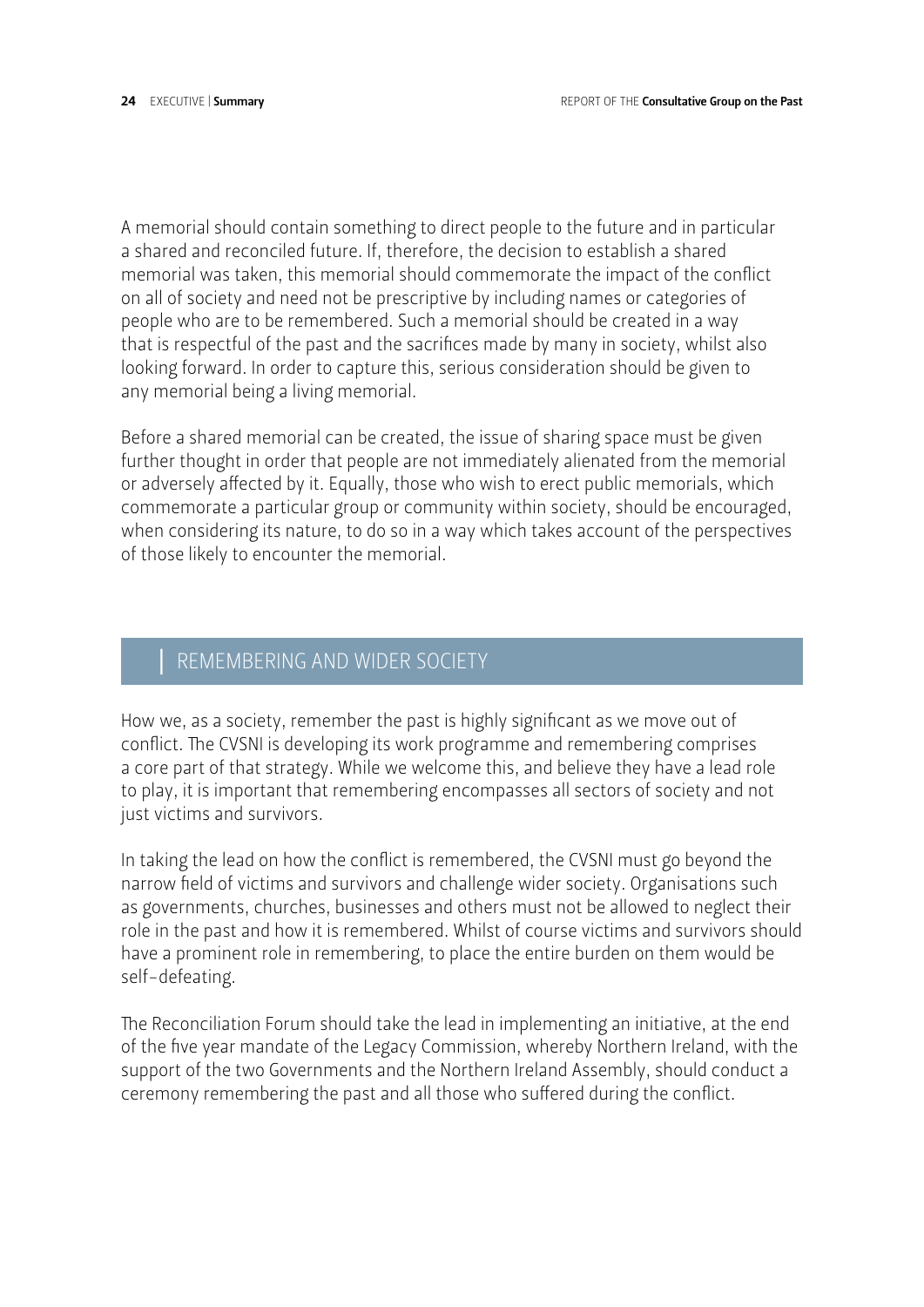The Group recommends that the Legacy Commission should, through the Reconciliation Forum (both of which are detailed later), support the CVSNI in developing the existing ways in which the conflict and its impact are remembered. This should include developing educational projects; providing support and guidance for those facilitating remembering projects in line with certain criteria; and promoting the value of remembering across society as a means of achieving reconciliation.

#### THE CASE FOR CHANGE IN HANDLING LEGAL PROCESSES

The Group gave considerable thought to the existing legal processes which are examining historical cases. The Group concluded that there is a tendency to re-fight the conflict through the courts; to pursue truth through litigation; to deal with the past without a perspective for the future.

Public inquiries have proved protracted and expensive with a narrow focus on a very few cases. The issue of the promised Inquiry into the death of Patrick Finucane remains unresolved. The PSNI have found it increasingly difficult to service the demands of historical inquiries. While both the Historical Enquiries Team and the Police Ombudsman's Unit are dealing effectively with historical cases, both have become an increasing burden on the PSNI and the Police Ombudsman respectively. Neither the PSNI nor the Police Ombudsman can build for the future if they are burdened by the past. The mandate of the Historical Enquiries Team to resolve unanswered questions does not sit easily with the primary task of a police unit to pursue criminal justice.

The issue of alleged collusion has not been properly dealt with. Other themes arising from the conflict remain of public concern.

The present legal processes are not fully meeting society's needs. A way should be found to draw a line, in the future, while preserving the requirements of truth and justice.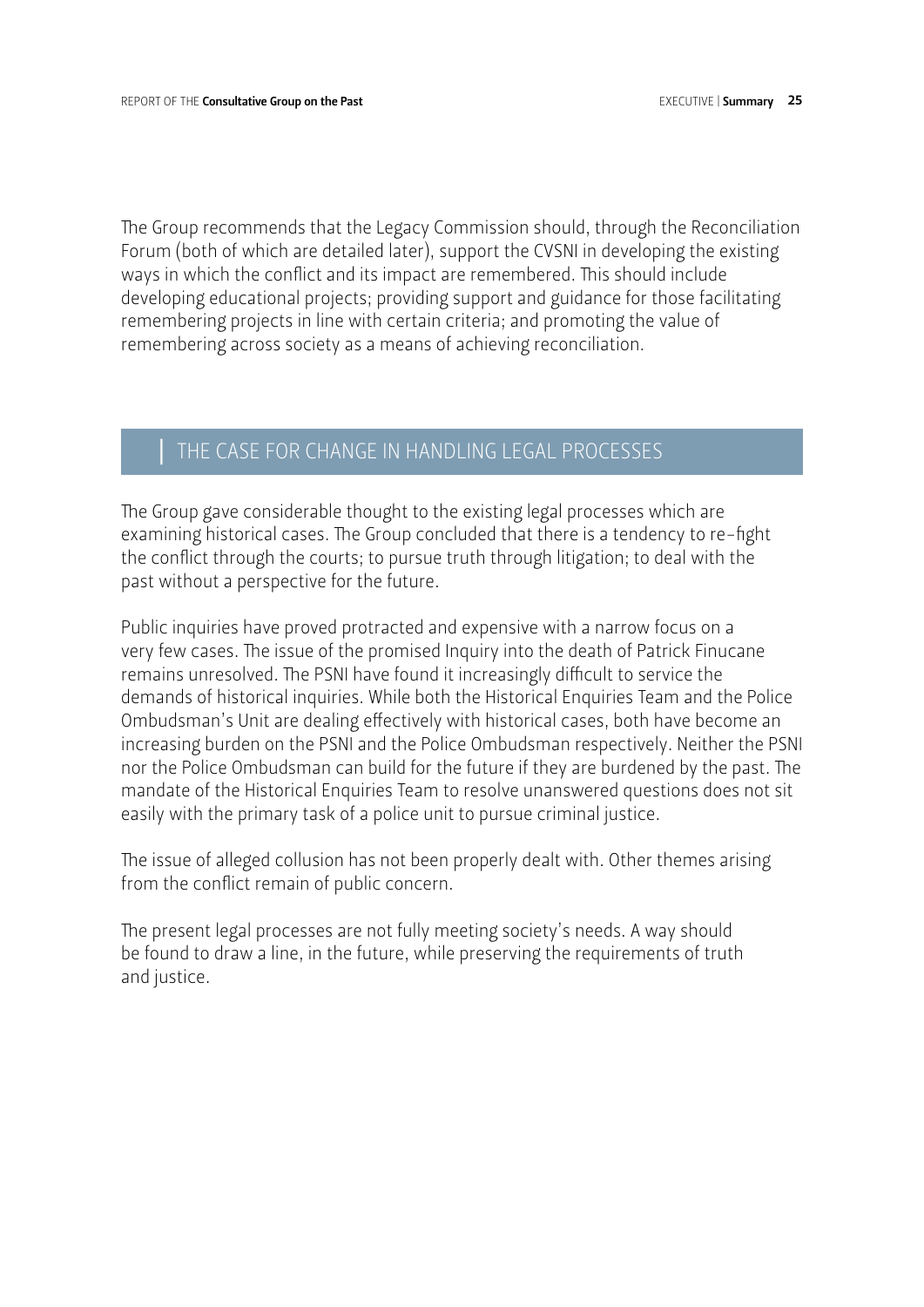## THE LEGACY COMMISSION

The Group proposes the establishment of a Legacy Commission, which would deal with the past by combining processes of reconciliation, justice and information recovery. Its overarching objective would be to promote peace and stability in Northern Ireland, and its activities and decisions would be guided by that perspective. It would address both society issues, on which it would work closely with the CVSNI, and legal processes.

#### *Establishment*

The Legacy Commission would be headed by an International Commissioner who would act as Chair with overall responsibility for strategic direction and for supervising the work of the whole Commission. The International Commissioner would also have specific responsibility for addressing society issues in the first strand of the Commission's work. Two further Commissioners would have responsibility respectively for Review and Investigation, and for Information Recovery and Thematic Cases, explained further below. The Commissioners would be appointed by the British and Irish Governments. The approval of the Office of the First Minister and deputy First Minister (OFMDFM) should also be sought.

The Commission would be established by the British Government under primary legislation in Westminster. In recognition of the Irish Government's special interest in Northern Ireland and of the fact that the legacy of the past in Northern Ireland is of mutual concern to the Irish Government, the Group considers that the Irish Government should join the British Government in implementing the initiative and make an appropriate contribution towards costs.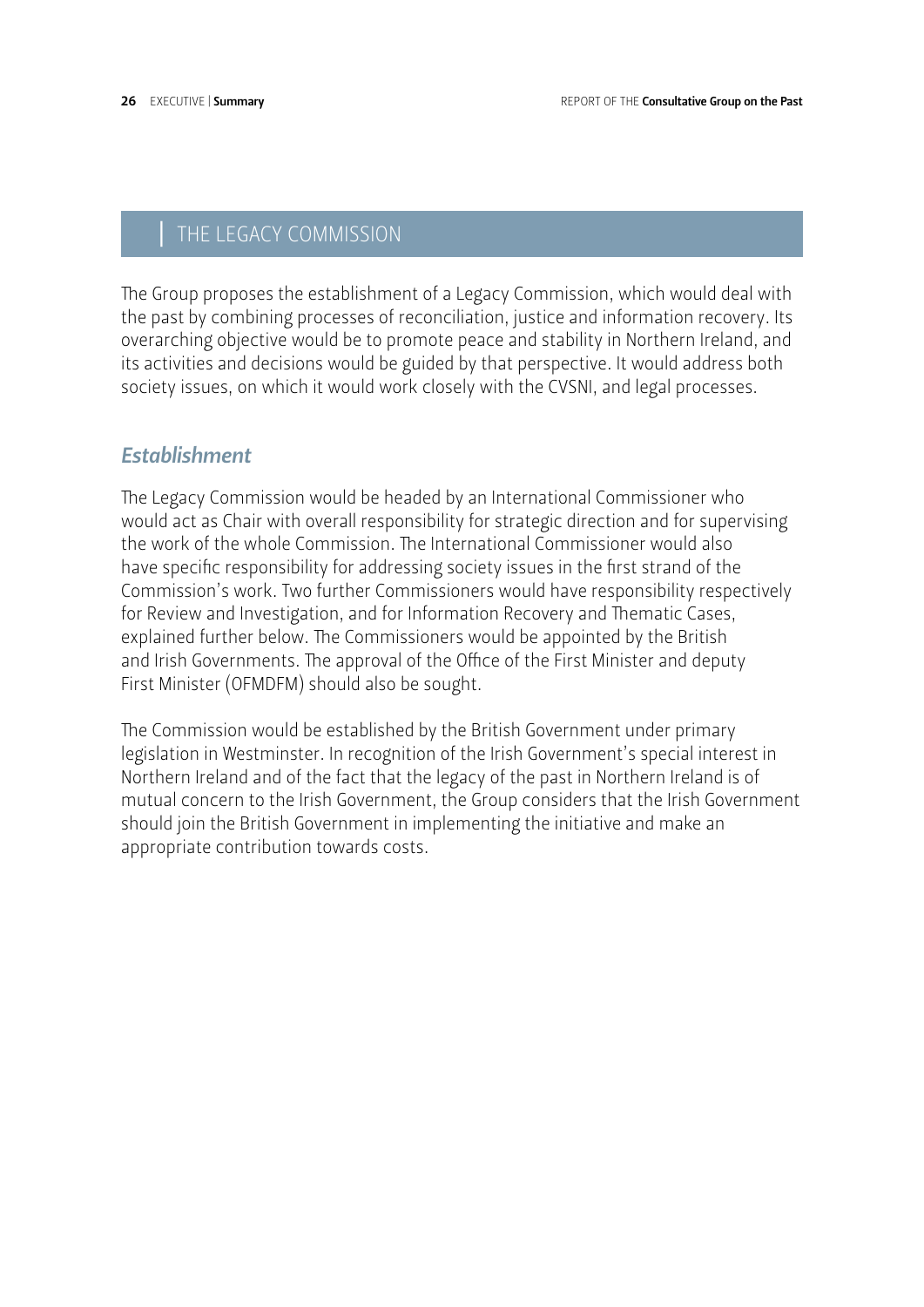#### *Mandate*

The Commission would exist for a fixed period of five years. Its mandate would embrace four strands of work, to:

- help society towards a shared future;
- $\blacksquare$  review and investigate historical cases;
- $\Box$  conduct a process of information recovery;
- $\blacksquare$  examine linked or thematic cases emerging from the conflict.

#### *The Four Strands*

In the first strand of its work, the Commission would identify areas of activity to address Society Issues arising from the conflict, for example, tackling sectarianism and working towards reconciliation. It would administer funds made available to address these issues where these are not being met by other programmes. The Commission, acting through its Chair, would work with other partners, particularly the CVSNI, through a Reconciliation Forum to ensure proper coordination of activities on a range of issues including storytelling and work with young people.

In the second strand, under the process of Review and Investigation, the Commission would review and investigate historical cases, which resulted in death. It would establish whether there was a realistic chance of prosecution, taking into account the receding possibilities.

In the third strand, under the process of Information Recovery, the Commission would seek, after completion of the Review and Investigation, and with the agreement of the family, to provide answers to unresolved questions of importance to victims' families in individual historical cases.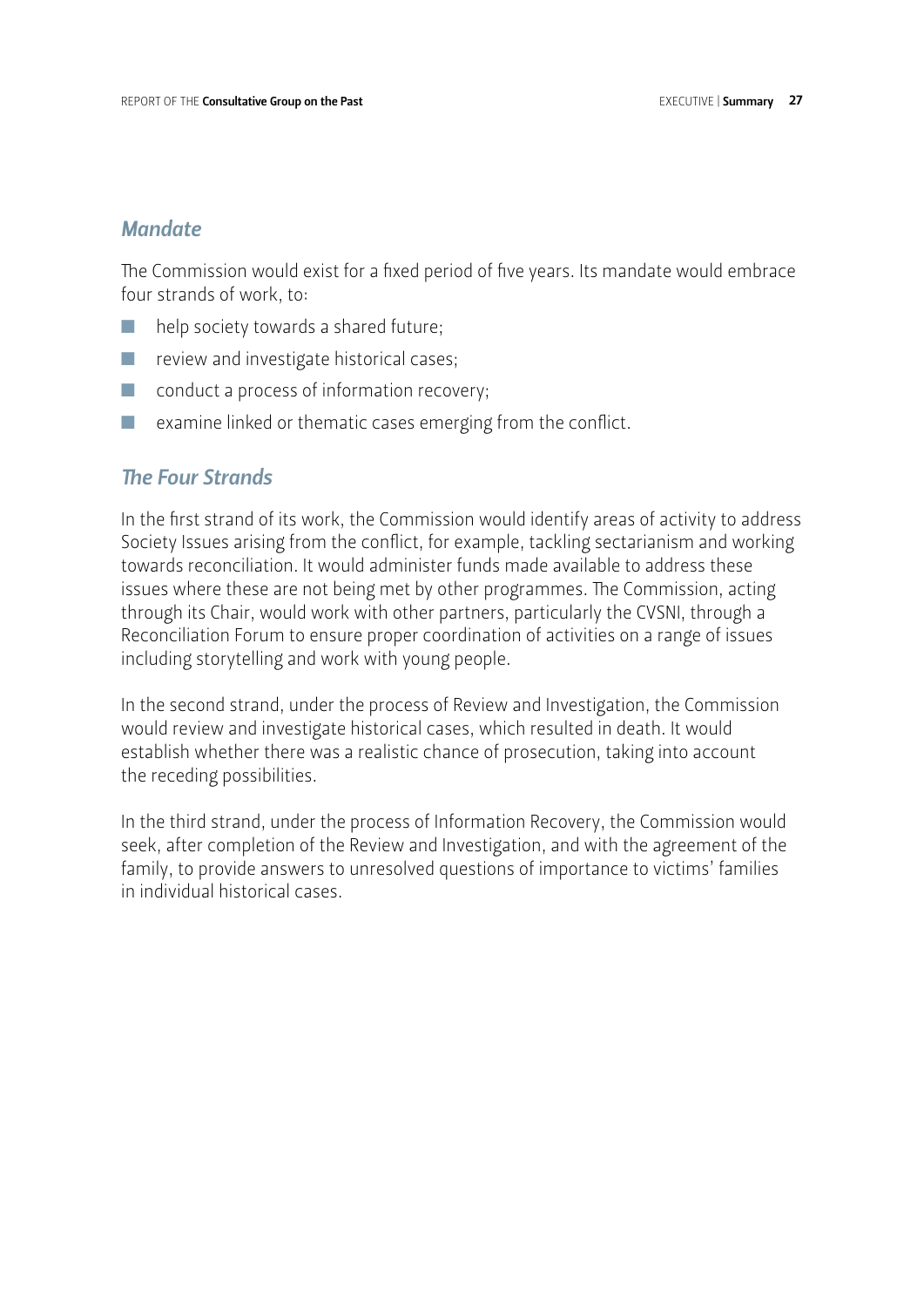In the fourth strand, under the process of Thematic Examination, the Commission would examine themes emerging from historical cases and the conflict as a whole, for example, a particular area of paramilitary activity, or allegations of collusion. In this process there would be no public hearings or adversarial procedure; statements could not be used in criminal or civil proceedings against the person making them.

The Commission would thus assume responsibility for the tasks of the Historical Enquiries Team (HET) and the Police Ombudsman in respect of historical cases. These would then cease to have a role in respect of such cases.

The Commission would provide Reports to the families on individual cases, a public summary of these Reports, and Reports giving its conclusions on themes examined under the fourth strand.

#### *Society Issues*

Acting through its Chair, the Commission would work with other partners, particularly the CVSNI, to ensure proper coordination of activities to address society issues arising from the conflict. The CVSNI should convene a Reconciliation Forum of which the Chair of the Commission would be a key member along with the Community Relations Council.

The Chair would play an active role, including through the Forum, in promoting cross-sectoral activity across the following society issues:

- $\Box$  sectarianism;
- $\blacksquare$  remembering activities (including storytelling, memorialising and a day of reflection) at both an individual and community level;
- $\blacksquare$  work with young people so that they are provided with the skills necessary to ensure there is no repeat of the past, including through education programmes, to inform young people, in a balanced way, about the nature and impact of the conflict;
- $\blacksquare$  the provision of improved services to meet healthcare needs attributable to the conflict, including dealing with trauma, suicide and addiction issues;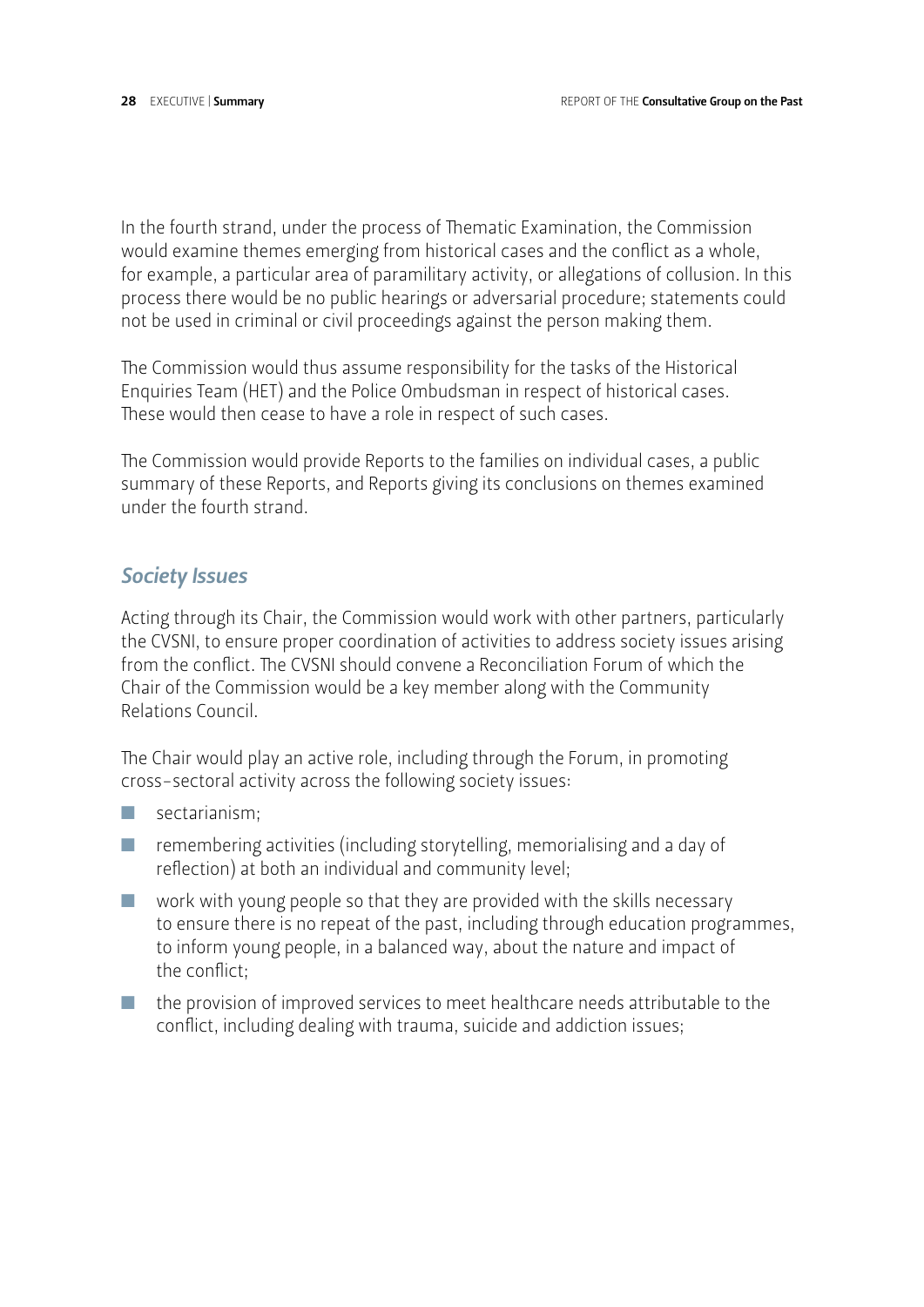- $\blacksquare$  ensuring that the economic benefits experienced across post-conflict Northern Ireland are equally experienced in deprived areas; and
- $\blacksquare$  ensuring that any of those exiled from Northern Ireland during the conflict can return, if it is their desire to do so, including through the development of a repatriation programme.

The Chair of the Commission would act as a 'champion' for these issues but would not assume operational responsibility for them. The Chair of the Commission would have a lead role in relation to addressing sectarianism and promoting reconciliation.

#### *Particular Legal Issues*

On particular legal issues:

- $\blacksquare$  The Group intends that the new process for information recovery and thematic examination would avoid the need for further public inquiries.
- $\blacksquare$  The Group recommends that the British Government should make its position clear on its commitment to establish a public inquiry into the death of Patrick Finucane. That is a decision for the British Government to take in conjunction with the Finucane family. The Group believe that the processes within the new Commission would be capable of delivering an independent internationally-led investigation into the death of Patrick Finucane as well as an examination of allegations of collusion as a theme in a broader context. This argument would fall away if the Commission was not established and the case for a public inquiry, compliant with Judge Cory's recommendations, would then receive the Group's full support.
- $\blacksquare$  Without bringing the Omagh case formally within its processes, the Group believes that the Commission could play a role in engaging with the Omagh families to help find a way to bring resolution to their concerns and unresolved questions.
- $\Box$  Outstanding inquests would continue and no change would be made to the procedure for dealing with criminal case reviews. However, the Commission should monitor the burden of historical cases on the Coroners Service and the Criminal Cases Review Commission (CCRC) and if necessary make recommendations to Government.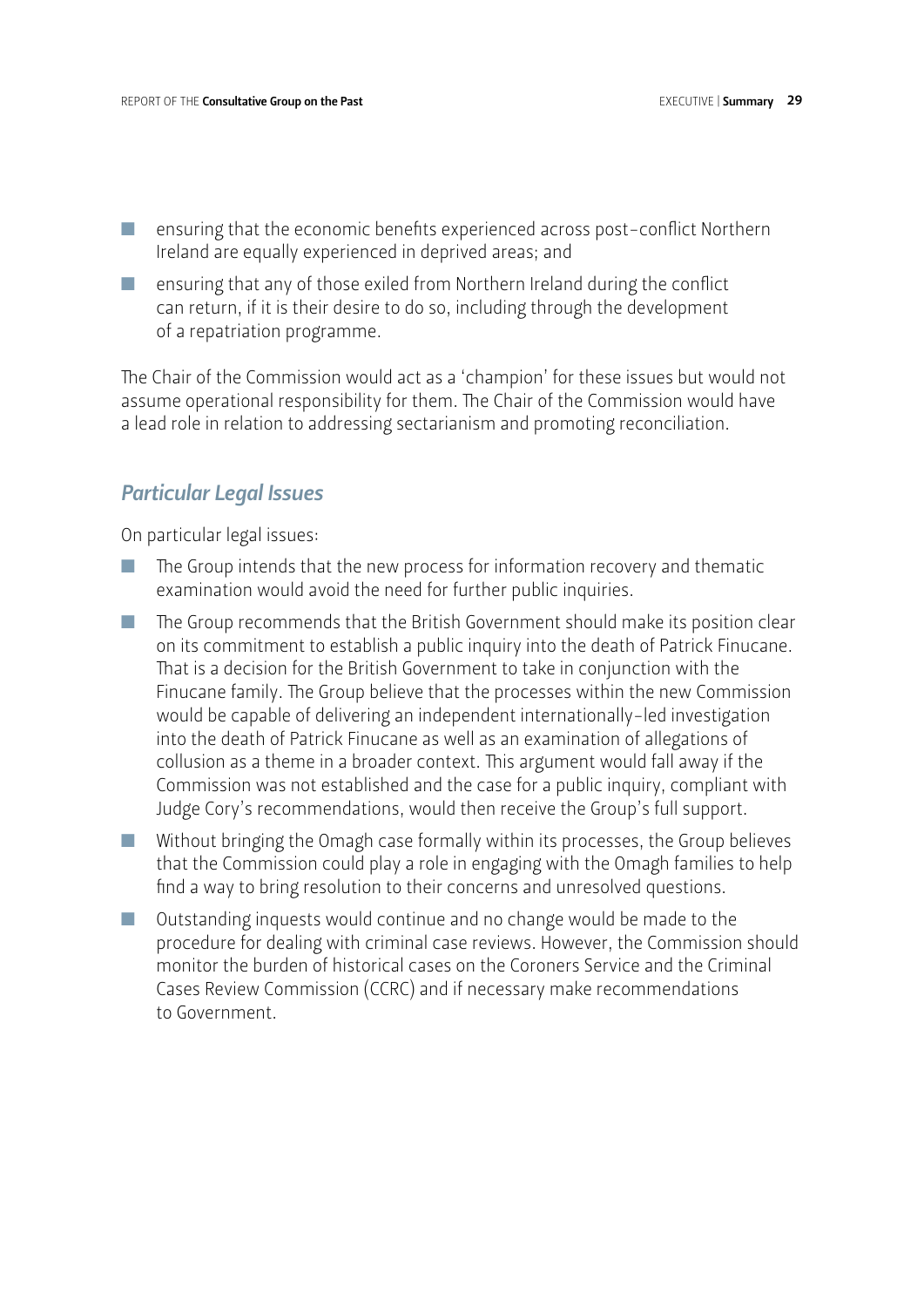- $\blacksquare$  For 'on the runs' it has proved difficult to devise a scheme which avoids the criticisms levelled against the failed Northern Ireland Offences Bill. If a privileged procedure is accorded to one group of people accused of crimes relating to the conflict, it would be difficult to deny that procedure to others accused of similar crimes. The case for a special solution is also weakened by the fact that *prima facie* evidence of criminality exists in respect of relatively few people classified as 'on the run'. The Group therefore proposes no change.
- $\blacksquare$  The Group is not proposing an amnesty but recommends that the new Commission itself make recommendations on how a line might be drawn at the end of its five year mandate so that Northern Ireland may best move to a shared future.
- $\blacksquare$  The Group also proposes that the Commission should at the end of its work, challenge the people of Northern Ireland, including political parties and any remaining paramilitary groups, to sign a declaration to the effect that they will never again kill or injure others on political grounds.

#### *Cooperation with the Republic of Ireland*

To be fully effective, the Commission will need cooperation from the Irish Government in implementing its tasks. This assistance will need to cover issues such as the production and protection of documents, and the protection afforded to witnesses in making statements to the Commission.

The Commission, with the cooperation of the British and Irish Governments, should seek to resolve the questions which remain of concern to the families of those who died in the Dublin and Monaghan bombings. The Group also considers that the Irish Government should review the Inquiry into the deaths of RUC Chief Superintendent Harry Breen and RUC Superintendent Robert Buchanan.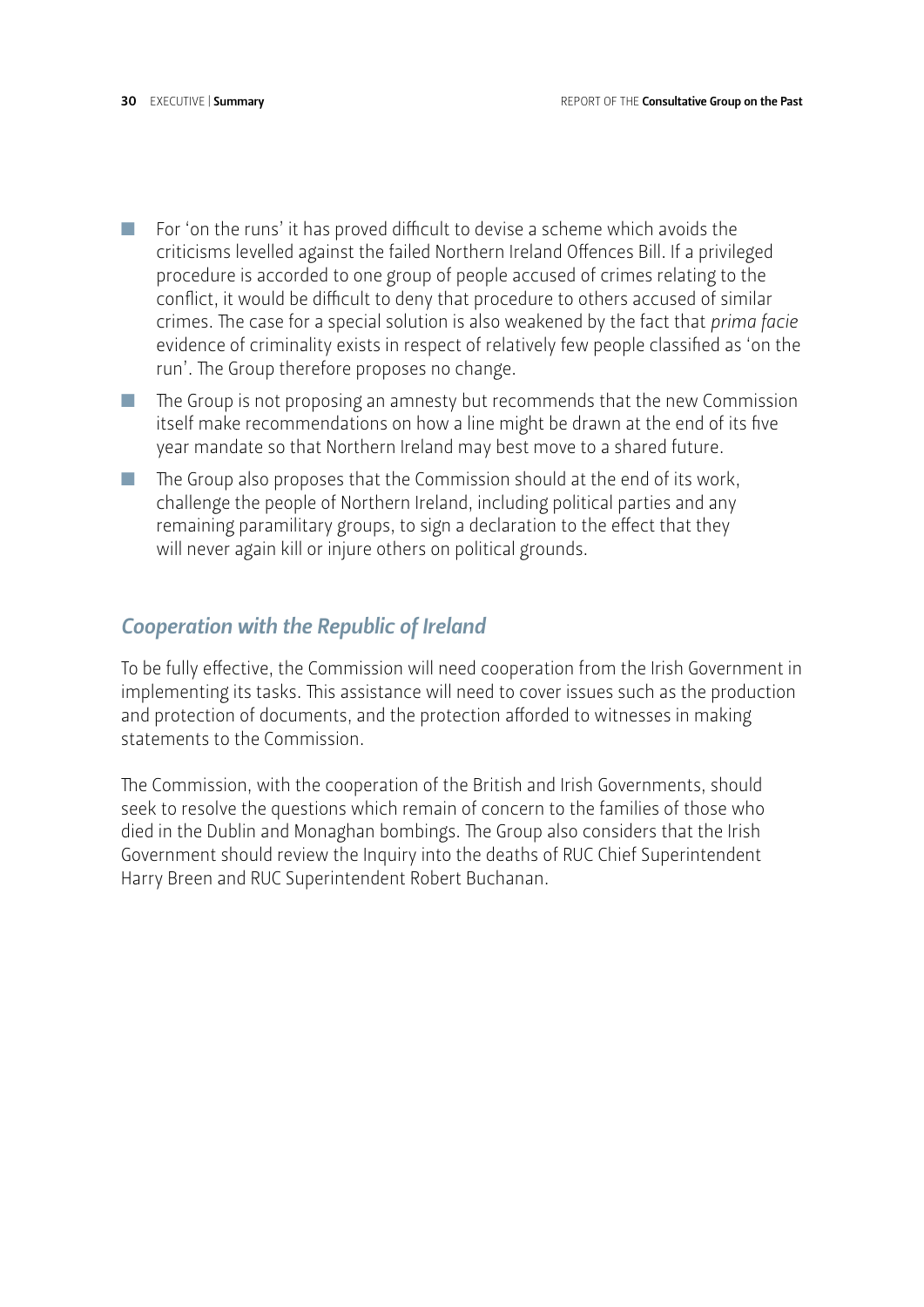## | COSTS

The Group estimates that the recognition payments to be made to the closest relative of those who died during the conflict would amount to approximately £40 million.

The costs of the Commission over five years would amount to approximately £170 million. The cost of paying for historical investigation through the existing HET and Police Ombudsman alone would be, over the next five years, in the region of £100 million.

In addition the Commission would be able to look at wider themes and more cases than a single public inquiry. A single public inquiry into one set of linked cases could cost between £60 million and £140 million. For that same money the Group believes that the Commission could examine wider perspectives of the past.

In addition the Group recommends that a bursary of £100m should be made available to the Legacy Commission to address the society issues identified.

The Group considers that the costs of the proposals should be met by the British Government and that, in light of their special interest, the Irish Government should make an appropriate contribution.

## | CONCLUSION

The Group's recommendations represent significant challenges for many within society. The Report will generate further debate on how the past should be dealt with. The Group expects that, at the end of a period of debate, the British Government would give its formal response. The Group would invite the Irish Government and the OFMDFM to do likewise.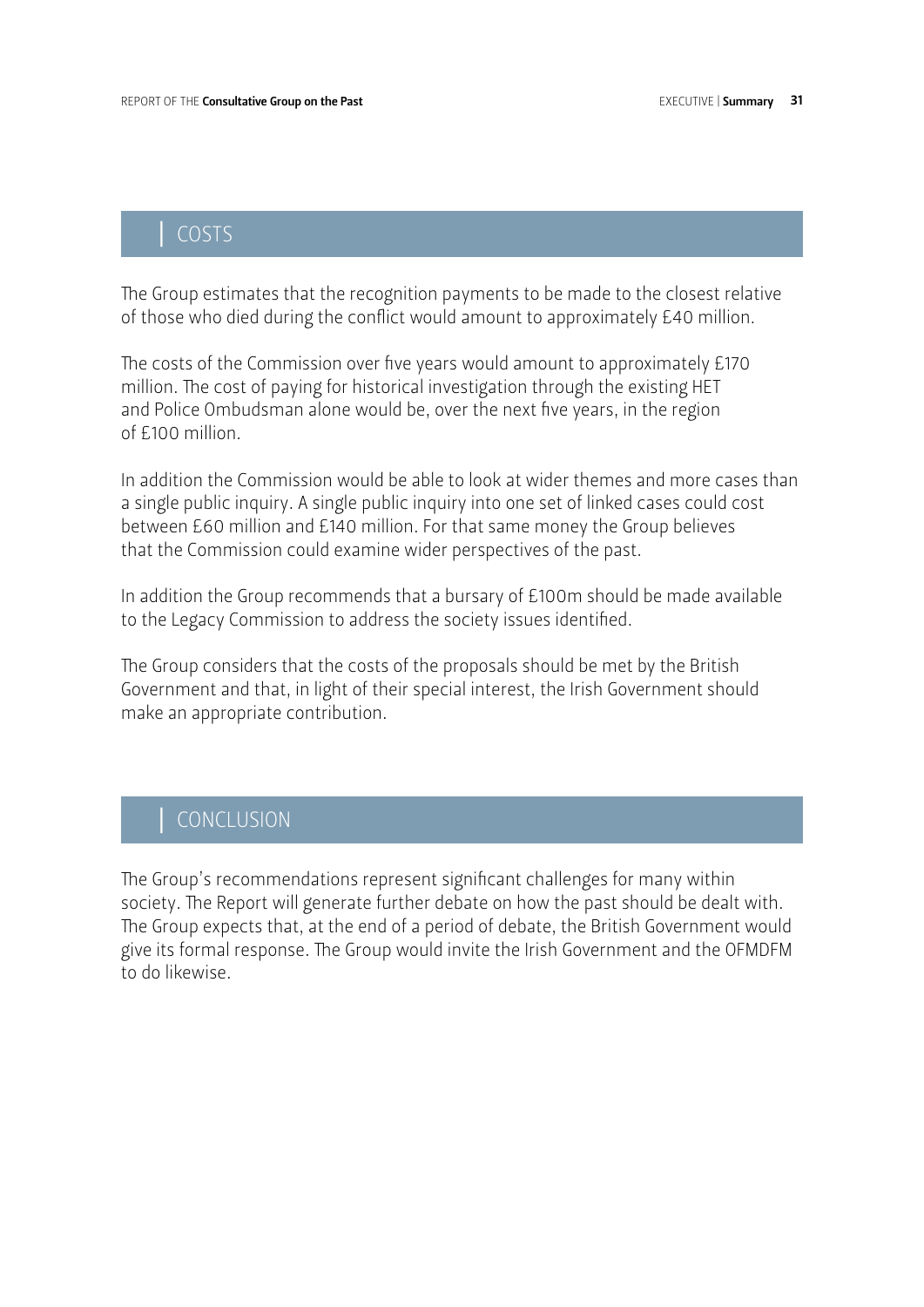The Report represents a sizeable body of work for implementation. The Commission involves complex procedures. Primary legislation will need time and care to prepare. But the Group believes that the Commission could be established by late 2010.

Other recommendations within the Report should also be developed further by an Implementation Group. In particular, the Group would urge that the recognition payments to those who suffered the death of a relative during the conflict should be made as soon as practicable.

The Group's recommendations, including the Legacy Commission, are ambitious. But the Group believes that they are the best way of meeting the needs of victims, survivors and wider society; of pursuing the desire for justice and truth; and of moving to a shared and reconciled future.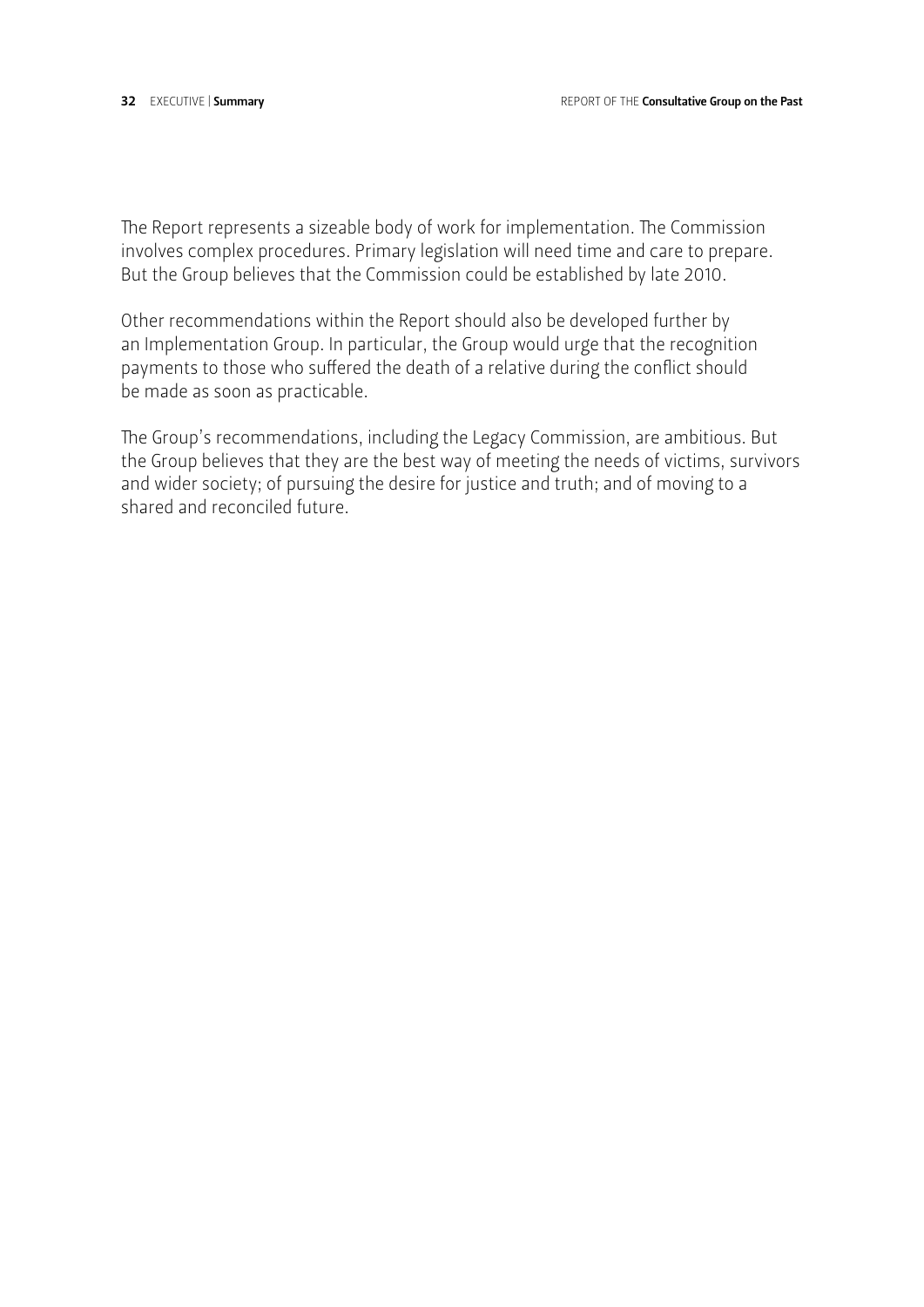

This document is printed on Forest Stewardship Council (FSC) certified paper in accordance with FSC standards, which aim to exclude issues including illegally harvested timber, forests where high conservation values are threatened and to protect people's civil and traditional rights. For more information visit www.fsc.org